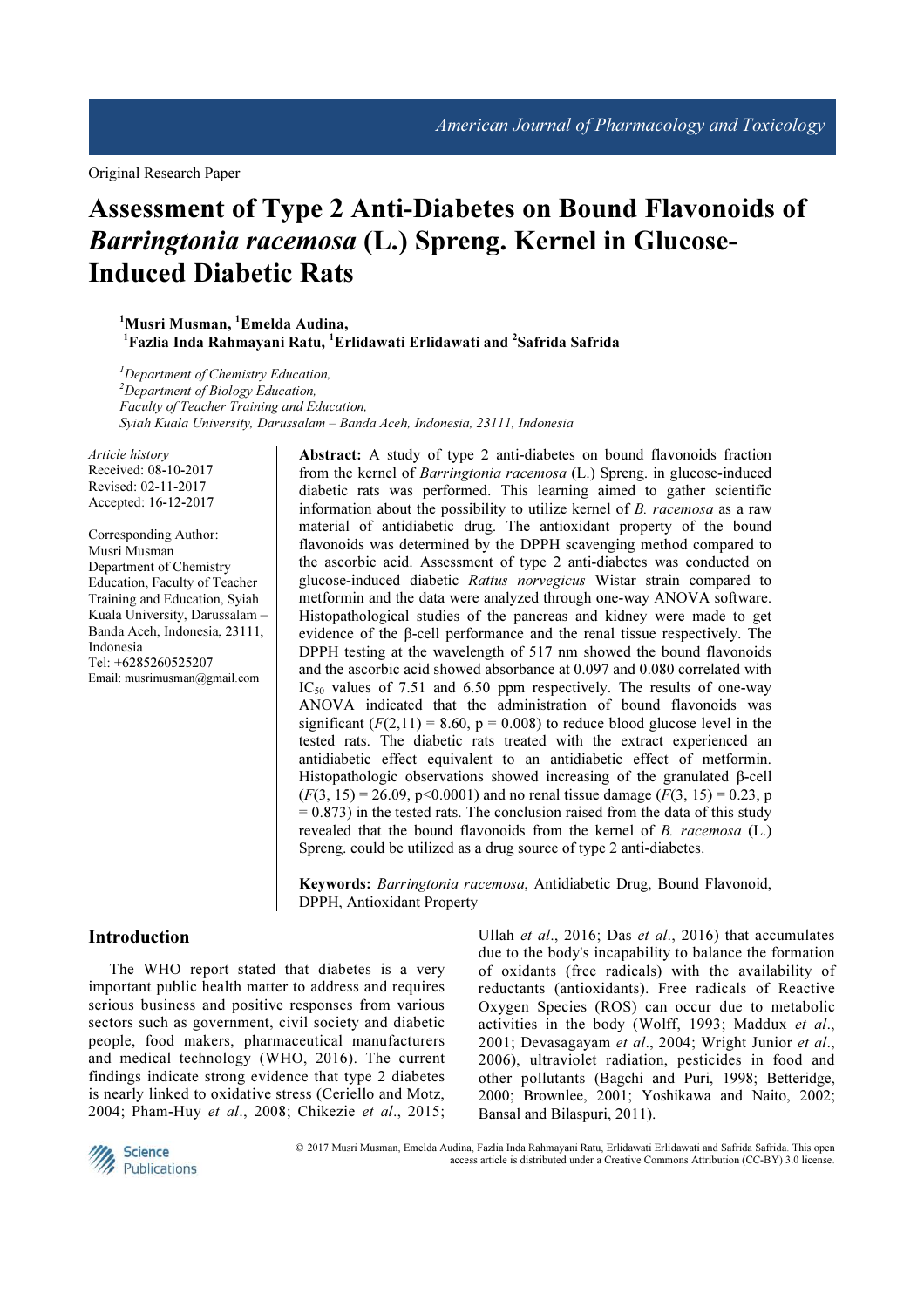ROS are formed in the nucleus and also in the cell membrane where it destroys biologically relevant molecules such as DNA, proteins, sugars and lipids (Young and Woodside, 2001). ROS have been concerned with the initiation and complications of diabetes mellitus (Martin et al., 2003; Yung et al., 2006; Iqbal et al., 2016). Excessive ROS production causes damage to cells and cell tissues. To halt the production of ROS, a compound that has the property of free radical deactivation is required. The amount of ROS (oxidants) formed in cell tissues must be balanced with the availability of antioxidants. Therefore, the administration of external sources of antioxidants can be applied in managing the ROS (Halliwell, 1995; Laight et al., 2000; Kangralkar et al., 2012; Santos-Buelga and Feliciano, 2017).

One of the secondary metabolites that have antioxidant property is flavonoid (Pietta, 2000; Rice-Evans, 2001; Heim et al., 2002). Flavonoids are phenolic glycoside compounds widely found in plants (Hahlbrock, 1981, Ferreyra et al., 2012) and microorganisms (Das and Rosazza, 2006; Wang et al., 2011). Flavonoids have the ability to reduce the formation of free radicals and to scavenge free radicals (Rice-Evans et al., 1996; 1997; Amić et al., 2003; Ganesan et al., 2016). Consequently, the exploration for phyto-nutraceutical substances with antioxidative activity has been exaggerated in recent years (Lobo et al., 2010; Pandeya et al., 2013) mainly in connection with type 2 diabetes (Jakus, 2000; Montonen et al., 2004; Kamalakkannan and Prince, 2006; Pandey and Rizvi, 2009; Dewanjee et al., 2011; Wedick et al., 2012; Babu et al., 2013; Kan et al., 2015; Li *et al.*, 2016).

Nature has provided medicinal materials in its surroundings. Humans have and will exploit the medicinal plants to cope with the illness, i.e., Barringtonia racemosa (L.) Spreng. The plant is an evergreens mangrove association that has been used as an ethnomedicinal agent to treat a number of illnesses as shown in Table 1. Outstanding to its wide range of ethnopharmacological applications, researchers have devoted their attention to finding out the pharmacological activities of the plant as revealed in Table 2 which may be used as a source of medicinal substances. Considering the presence of secondary metabolites in B. racemosa seeds as disclosed in Table 2, the exploitation of the bound flavonoids to manage type 2 diabetes mellitus interest to be investigated. The bound flavonoids have demonstrated very strong antioxidant activity, high bioavailability and more ready absorbed in metabolism (Nijveldt et al., 2001; Kumar and Pandey, 2013). Based on data searching via the internet, information concerning to bioactive property as type 2 anti-diabetes originating from B. racemosa can not be found (Hasan et al., 2000; Sun et al., 2006; Gowri et al., 2009; Lim, 2012; Osman et al., 2015; Nazaruk and Borzym-Kluczyk, 2015; Das et al., 2016; RIRDC, 2017). Therefore, this study was the first investigation of type 2 antidiabetic property derived from the plant.

Table 1: Ethnopharmacological uses of B. racemosa

| Part of the plant used | Treatment                                        | Reference                                               |
|------------------------|--------------------------------------------------|---------------------------------------------------------|
| leaves                 | high blood pressure, itchiness, chickenpox       | Kabir <i>et al.</i> (2013; Osman <i>et al.</i> , 2015). |
| leaves                 | itch, chickenpox, rheumatism febrifuge           | Lim (2012).                                             |
| seeds                  | Tumors                                           | Thomas <i>et al.</i> (2002).                            |
| seeds, barks           | fish poison                                      | Manjunath (1948).                                       |
| seeds                  | colic, parturition, vermifuge, febrifuge         | Jayaweera (1981).                                       |
| fruits                 | poison wild pigs                                 | Manjunath (1948).                                       |
| fruits                 | hemicrania, ophthalmia, coughs, asthma, diarrhea | Nadkarni (1976).                                        |
| fruits                 | coughs, asthma, diarrhea, eczema                 | Jayaweera (1981).                                       |
| fruits, barks          | fish poison                                      | Giesen et al. (2007).                                   |
| barks                  | Insecticide                                      | Manjunath (1948).                                       |
| barks                  | fish poison, skin diseases                       | Jayaweera (1981).                                       |
| roots                  | deobstruent, relief in stomachache.              | Jayaweera (1981).                                       |

|  | Table 2: Pharmacological activity of B. racemosa |  |  |
|--|--------------------------------------------------|--|--|
|--|--------------------------------------------------|--|--|

| Bioactive property | Assay                                    | Part of the plant used | Secondary metabolite  | Reference                   |
|--------------------|------------------------------------------|------------------------|-----------------------|-----------------------------|
| Antioxidant        | DPPH, FTC, TBA                           | leaves                 | terpenoid             | Behbahani et al. (2007).    |
|                    | BHT, Ascorbic Acid, $\alpha$ -tocopherol | leaves, sticks, barks  | terpenoid             | Nurul-Mariam et al. (2008). |
|                    | DPPH, FTC, TBA                           | leaves                 |                       | Zawawi et al. (2011).       |
|                    | ABT, DPPH, Superoxide                    | shoots (leaves, stems) | flavonoid, terpenoid, | Kong <i>et al.</i> (2012).  |
|                    | anion radicals                           |                        | phenolic              |                             |
|                    | Inhibition of LDL, serum                 | shoot (leaves, stems)  | phenolic              | Kong <i>et al.</i> (2014).  |
|                    | and haemoglobin oxidation                |                        |                       |                             |
|                    | DPPH, FRAP                               | fruits                 | phenolic acid         | Sulaiman and Ooi (2014).    |
|                    | DPPH, FTC, TBA                           | leaves                 |                       | Dalila et al. (2015).       |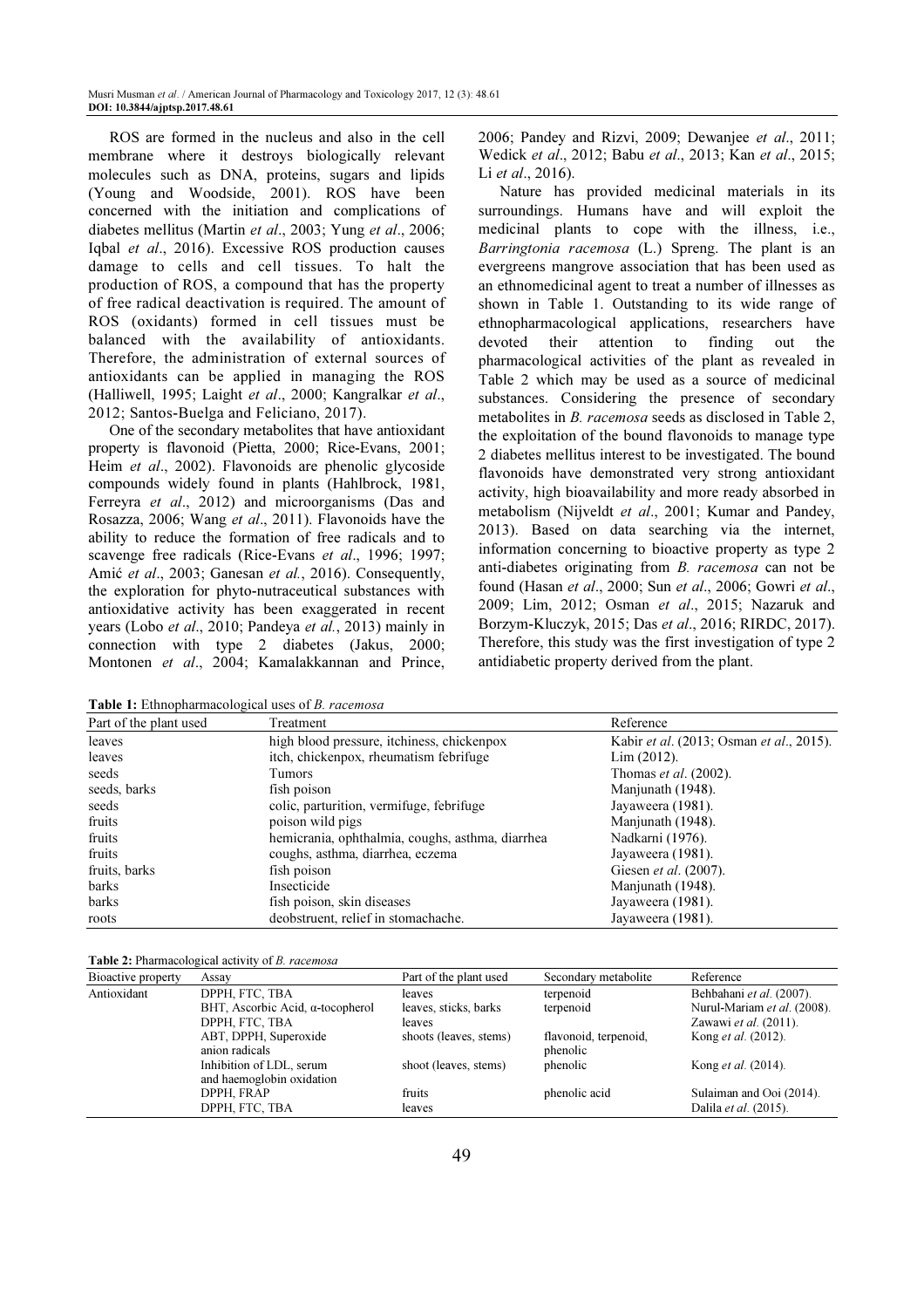Musri Musman et al. / American Journal of Pharmacology and Toxicology 2017, 12 (3): 48.61 DOI: 10.3844/ajptsp.2017.48.61

| Table 2: continue               |                                                                             |                                |                          |                                                  |
|---------------------------------|-----------------------------------------------------------------------------|--------------------------------|--------------------------|--------------------------------------------------|
|                                 | $H2O2$ -induced cytotoxicity,                                               | shoots (leaves, stems)         | phenolic acid            | Kong et al. (2016a).                             |
|                                 | Human HepG2 cells                                                           |                                |                          |                                                  |
|                                 | Human HepG2 cells                                                           | shoots (leaves, stems)         |                          | Kong et al. (2016b).                             |
|                                 | <b>DPPH</b>                                                                 | fruits                         | flavonoid, phenolic      | Amran et al. (2016).                             |
| Antibacterial                   | Bacillus cereus; Salmonella typhy                                           | root                           | terpenoid                | Khan et al. (2001).                              |
|                                 | Staphylococcus aureus,                                                      | barks                          |                          | Saha et al. (2013).                              |
|                                 | Staphylococcus epidermidis,                                                 |                                |                          |                                                  |
|                                 | Eschericia coli, Shigella dysentriae,                                       |                                |                          |                                                  |
|                                 | Vibrio cholerae, Proteus sp.                                                |                                |                          |                                                  |
| Antimycobacterial               | Mycobacterium smegmatic                                                     | leaves                         |                          | Mmushi et al. (2010).                            |
| Antifungus                      | Fusarium sp., Tricoderma koningii,                                          | leaves, sticks, barks          | flavonoid, phenolic      | Hussin et al. (2009).                            |
|                                 | Penicillium sp., Ganoderma tropicum,<br>Ganoderma lucidum, Aspergillus sp., |                                |                          |                                                  |
|                                 | Rhizopus sp.                                                                |                                |                          |                                                  |
|                                 | Saprolegnia sp.                                                             | kernel                         | flavonoid, saponin       | Musman et al. (2015).                            |
| Anti-inflammatory               | NO inhibition                                                               | leaves                         | terpenoid                | Behbahani et al. (2007).                         |
|                                 | Carrageenan-induced paw                                                     | fruits                         | terpenoid                | Sikha et al. (2010).                             |
|                                 | oedema, Formalin-induced                                                    |                                |                          |                                                  |
|                                 | paw oedema in albino rats.                                                  |                                |                          |                                                  |
|                                 | Carrageenan-induced acute                                                   | fruits                         | terpenoid                | Patil et al. (2011).                             |
|                                 | inflammation in rats                                                        |                                |                          |                                                  |
|                                 | XO and albumin                                                              | inflorescence axes.            |                          | Osman et al. (2016).                             |
|                                 | denaturation inhibition                                                     | endosperms, leaves,            |                          |                                                  |
|                                 |                                                                             | pericarps                      |                          |                                                  |
|                                 | DTH model in mice                                                           | fruits                         | terpenoid                | Patil and Patil (2016).                          |
| Anti-arthritic                  | CFA-induced arthritis rats                                                  | fruits                         | terpenoid                | Patil <i>et al.</i> (2011).                      |
| Anti-diarrhoeal                 | Inhibition of defecation                                                    | barks                          |                          | Saha et al. (2013).                              |
| $\alpha$ -glucosidase inhibitor | Yeast and intestinal                                                        | seeds                          | terpenoid                | Gowri et al. (2007).                             |
|                                 | $\alpha$ -glucosidase inhibition                                            |                                |                          |                                                  |
|                                 | $\alpha$ -glucosidase inhibition                                            | fruits                         | phenolic                 | Sulaiman and Ooi (2014).                         |
|                                 | Saccharomyces cerevisiae                                                    | fruits                         | terpenoid                | Ponnapalli et al., 2015.                         |
| Piscicide                       | Clarias lazera, Tilapia nilotica                                            | pericarps, seeds               |                          | Adewunmi et al. (2001).                          |
| Molluscicide                    | Biomphalaria glabrata                                                       | pericarps, seeds               |                          | Adewunmi et al. (2001).                          |
|                                 | Biomphalaria pfeifferi                                                      | fruits, seeds                  | triterpenoid saponin     | Ojewole et al. (2004).                           |
|                                 | Pomacea canaliculata                                                        | kernel                         | flavonoid, saponin       | Musman (2010).                                   |
|                                 | Cerithidea cingulata                                                        | kernel                         | flavonoid, saponin       | Musman et al. (2014).                            |
| Antihatching eggs               | Pomacea canaliculata eggs                                                   | kernel                         | flavonoid, saponin       | Musman et al. (2013).                            |
| Larvicide                       | Aedes aegypti larvae                                                        | pericarps, seeds               |                          | Adewunmi et al. (2001).                          |
| Cercariacide                    | Anopheles arabiensis larvae                                                 | fruits, seeds<br>fruits, seeds | flavonoid, terpenoid     | Ojewole et al. (2004).                           |
| Antiplasmodial                  | Biomphalaria pfeifferi<br>Plasmodium falciparum D10 strain                  | fruits, seeds                  | the flavonoid, terpenoid | Ojewole et al. (2004).<br>Ojewole et al. (2004). |
| Analgesic                       | Albino male rats                                                            | barks                          | phenolic, steroid        | Deraniyagala et al., 2003.                       |
|                                 | Acetic acid-induced                                                         | fruits                         | terpenoid                | Sikha et al. (2010).                             |
|                                 | writhing response,                                                          |                                |                          |                                                  |
|                                 | Anti-lipid peroxidation                                                     |                                |                          |                                                  |
| Immunomodulatory                | DTH on SRBCs and                                                            | fruits                         |                          | Patil <i>et al.</i> (2013).                      |
| properties                      | Humoral antibody                                                            |                                |                          |                                                  |
|                                 | response to SRBC                                                            |                                |                          |                                                  |
| Immune system                   | NBT, Phagocytosis,                                                          | fruits                         |                          | Patil et al. (2014).                             |
| disorders                       | Candidacidal, Chemotaxis                                                    |                                |                          |                                                  |
| Cytotoxic                       | Mouse lymphocyte                                                            | stem barks                     |                          | Tachibana et al. (1996).                         |
|                                 | HeLa cells                                                                  | leaves                         |                          | Mackeen et al. (1997).                           |
|                                 | DLA cells                                                                   | seeds                          |                          | Thomas <i>et al.</i> (2002).                     |
|                                 | Cancer cells proliferation                                                  | leaves                         |                          | Chan et al. (2017).                              |
|                                 | JURKAT, MOLT-3, REH,                                                        | fruits                         | flavonoid glycoside      | Samanta et al. (2010).                           |
|                                 | K562, PBMC cell lines                                                       |                                |                          |                                                  |
|                                 | MDA-MB-231, A-549,                                                          | fruits                         | terpenoid                | Ponnapalli et al. (2015).                        |
|                                 | Hela, K562 cell lines                                                       |                                |                          |                                                  |
|                                 | MTT                                                                         | fruits                         | the flavonoid, phenolic  | Amran et al. (2016).                             |

DPPH: Diphenyl Picryl Hydroxyl, FTC: Ferric Thiocyanate, TBA: Thiobarbituric Acid, BHT: Butylated Hydroxytoluene, ABT: Antigen Binding Test, LDL: Low Density Lipoprotein, FRAP: Ferric Reducing Antioxidant Potential, H<sub>2</sub>O<sub>2</sub>: Hydrogen peroxide, HepG2: human Hepatocellular carcinoma cells, NO: Nitric Oxide, XO: Xanthine Oxidase, DTH: Delayed-Type Hypersensitivity, CFA: Complete Freund's Adjuvant, SRBCs: Sheep Red Blood Cells, NBT: Nitroblue Tetrazolium, HeLa: Henrietta Lacks, DLA: Dalton's Lymphoma Ascites, JURKAT: Human leukemic T-cell lymphoblast, MOLT-3: Human acute T lymphoblastic leukaemia, REH: Human Pre-B cell leukemia cell line, K562: Human chronic myelogenous leukemia, PBMC: Peripheral Blood Mononuclear Cell, MDA-MB-231: Human breast adenocarcinoma cell line, A-549: Human lung carcinoma cell line, MTT: 3-(4,5-dimethylthiazole-2-yl)-2,5-diphenyl tetrazolium bromide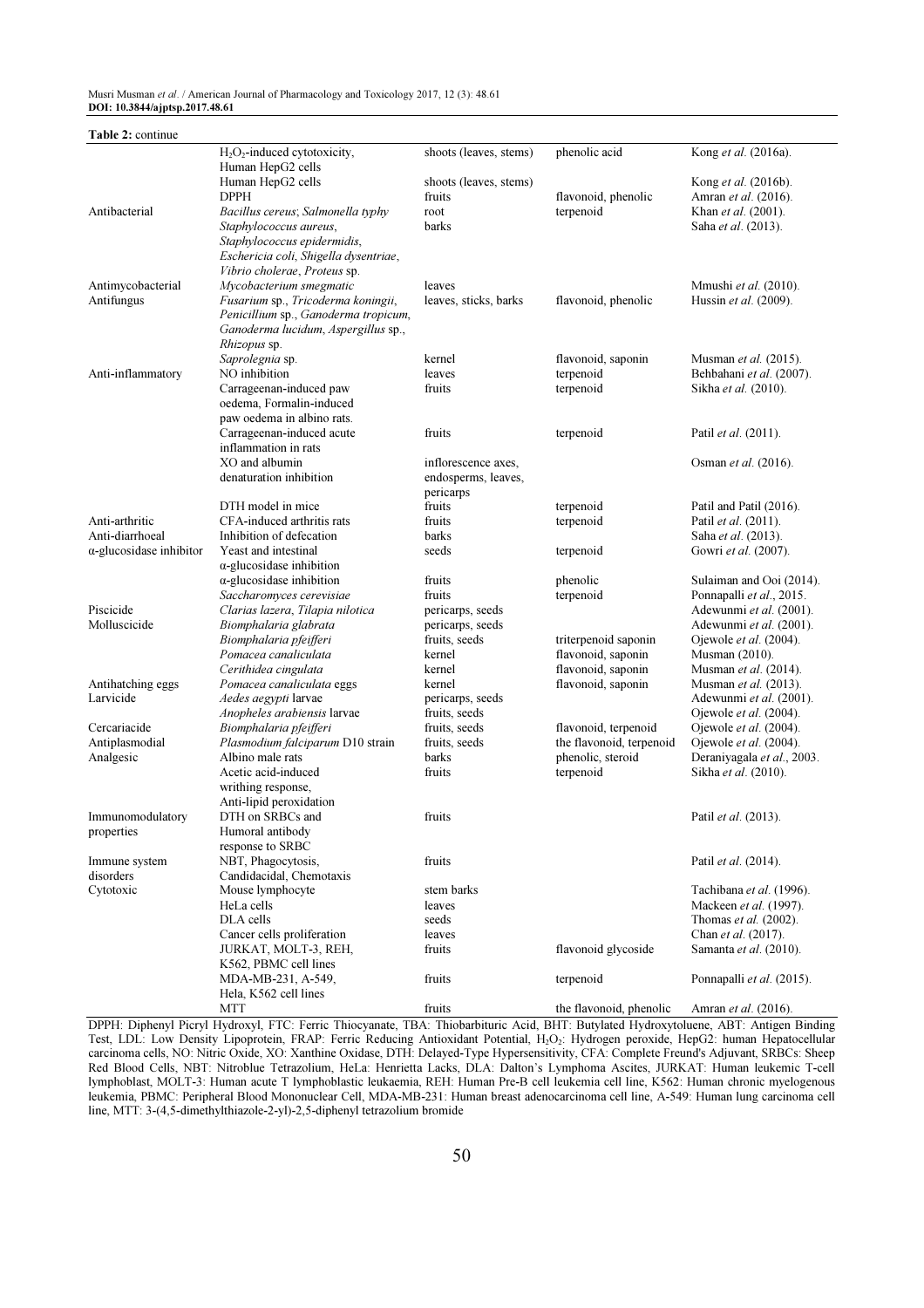# Materials and Methods

## Chemicals, Drug and Kit

All of the analytical grade chemicals, drug and the kit were procured commercially. The metformin hydrochloride (C<sub>4</sub>H<sub>11</sub>N<sub>5</sub>, Dexa Medica, Indonesia) was decided as a positive control of the antidiabetic drug. The tested-diabetic rats were induced by the glucose monohydrate  $(C_6H_{12}O_6,$  Merck, Germany). The Nesco Multicheck (Gesunde Medical, Indonesia) was operated to measure the blood glucose level of the tested rats.

### Sample Collection

The old fruit that has been loose from its stem was collected from Lampuuk  $(5^{\circ} 31' 56'' N 95^{\circ} 24' 00'' E)$ village of Kuta Baro SubDistrict, Aceh Besar District of Aceh Province on October 15th, 2015. The specimen was authenticated by a plant taxonomist of Syiah Kuala University under code MM-015102015.

#### Preparation of Fruit Sample

The collected fruits (1.50 kg, gross weight) were decorticated to pick kernels up. The kernels (0.65 kg, gross weight) were cut into thin slices and then air dried under shade for seven days. The thin slices of a dried kernel (0.20 kg, dry weight) were ground with an electric blender and sieved with 40 mm mesh sieve to get a fine powder. The powder was stored in a dark bottle at room temperature until used.

#### Extraction of Bound Flavonoids

The procedure of Subramanian and Nagarajan (1969) was applied in order to obtain the bound flavonoid substances. The kernel powder was Soxhlet extracted with 96%  $(v/v)$  ethanol (EtOH, 100 mL  $g^{-1}$  dry weight) for 24 h and then concentrated under vacuum at 45°C. The concentrated extract was further fractioned in series petroleum ether (pet ether), diethyl ether ( $Et<sub>2</sub>O$ ) and ethyl acetate (EtOAc). The ethyl acetate fraction was hydrolyzed by refluxing with 7% sulphuric acid  $(H_2SO_4)$ , 10 mL g<sup>−</sup><sup>1</sup> residue) for two hours and then the filtrate was extracted with the ethyl acetate solvent. The obtained fraction was washed with distilled water to neutrality and dried by laying in a vacuum desiccator. The bound flavonoids extract was stored in the labeled bottle for the next step.

# Phytochemical Analysis of Bound Flavonoids

The secondary metabolites of the bound flavonoids extract were carried out by means of standard laboratory for phytochemical screening (Banu and Cathrine, 2015). The alkaloids were examined through the Dragendorff's tests, the Mayer's and the Wagner's (Evans, 2009), the flavonoid constituents were investigated by the Shinoda's test (Raaman, 2006), the phenolic components were evaluated by the ferric chloride test (Sangeetha et al., 2014), the saponin constituents were noticed via the frothing test (Evans, 2009), the tannins were assessed through the ferric chloride and the alkaline tests (Evans, 2009) and the terpenoids were studied over the Liebermann-Burchard's test (Harborne, 1998).

#### DPPH Assay

The DPPH (2,2-diphenyl-1-picrylhydrazyl,  $C_{18}H_{12}N_5O_6$ ) procedure (Huang *et al.*, 2005) was applied to evaluate the antioxidant activity of the bounded flavonoids extract. The ascorbic acid was preferred as the standard of the antioxidant and the trial was set up in triplicate. A 10 mL of 0.1 mM methanolic DPPH solution was prepared. A control solution was made by adding 3.5 mL of 96% methanol (MeOH) to 0.5 mL of the DPPH solution. The tested extract was dissolved in the 96% methanol at five different concentrations, e.g., 2, 4, 6, 8 and 10 ppm. A three mL of each the methanolic tested extract solution was mixed with one mL of the DPPH solution. The mixture was homogenized and kept standing at room temperature for 30 min. The wavelength of 517 nm was set to measure absorbance by using UV-Vis Spectronik  $20D^+$  single-beam Spectrophotometer (Thermo Fisher Scientific, USA). The percentage inhibition of antioxidant activity was designed through the formula: Inhibition (%) =  $\{(A_0 A_1$ )/ $A_0$ } x 100, where  $A_0$  was the absorbance of the ascorbic acid and  $A_1$  was the absorbance of the extract (Hossain et al., 2016). The  $IC_{50}$  value of the tested extract was calculated through the log dose inhibition curve.

#### In Vivo Experiment

The healthy adult Rattus norvegicus (200-250 g body weight) Wistar fatty strain (Abdul-Ghani and DeFronzo, 2010) were conditioned in a cage (Alexandru, 2011; Fawcett, 2012) for a week. After a week adaptation, a dozen rat was separated into four groups by setting: The negative control group (marked as NC group), the positive control group (marked as PC group), the dose of 100 mg kg<sup>−</sup><sup>1</sup> body weight group (marked as BF1 stands for the bound flavonoids extract at a dose of 100 mg  $kg^{-1}$ b.wt.) and the dose of 200 mg  $kg^{-1}$  body weight group (marked as BF2 stands for the bound flavonoids extract at a dose of 200 mg  $kg^{-1}$  b.wt.). Individual rat in each group was collected its blood on the 7th day and marked as a pre-treatment blood. The diabetic rat was generated by giving orally one mL of 50% (w/v) aqueous glucose monohydrate to each rat in each group (Arul *et al.*, 2006) on the 8th and the 11th days. After a week since the glucose given, the blood was collected from individual rat to check the diabetic rat according to the value blood glucose level  $\geq$ 200 mg dL<sup>-1</sup> (ADA, 2015). This blood was noticeable as the blood obtained before treatment. After finding out the diabetic rat, all rats were given orally: The aqueous metformin of 65 mg  $kg^{-1}$  body weight in PC group, the aqueous tested extract of 100 mg kg<sup>-1</sup> body weight in BF1 group and the aqueous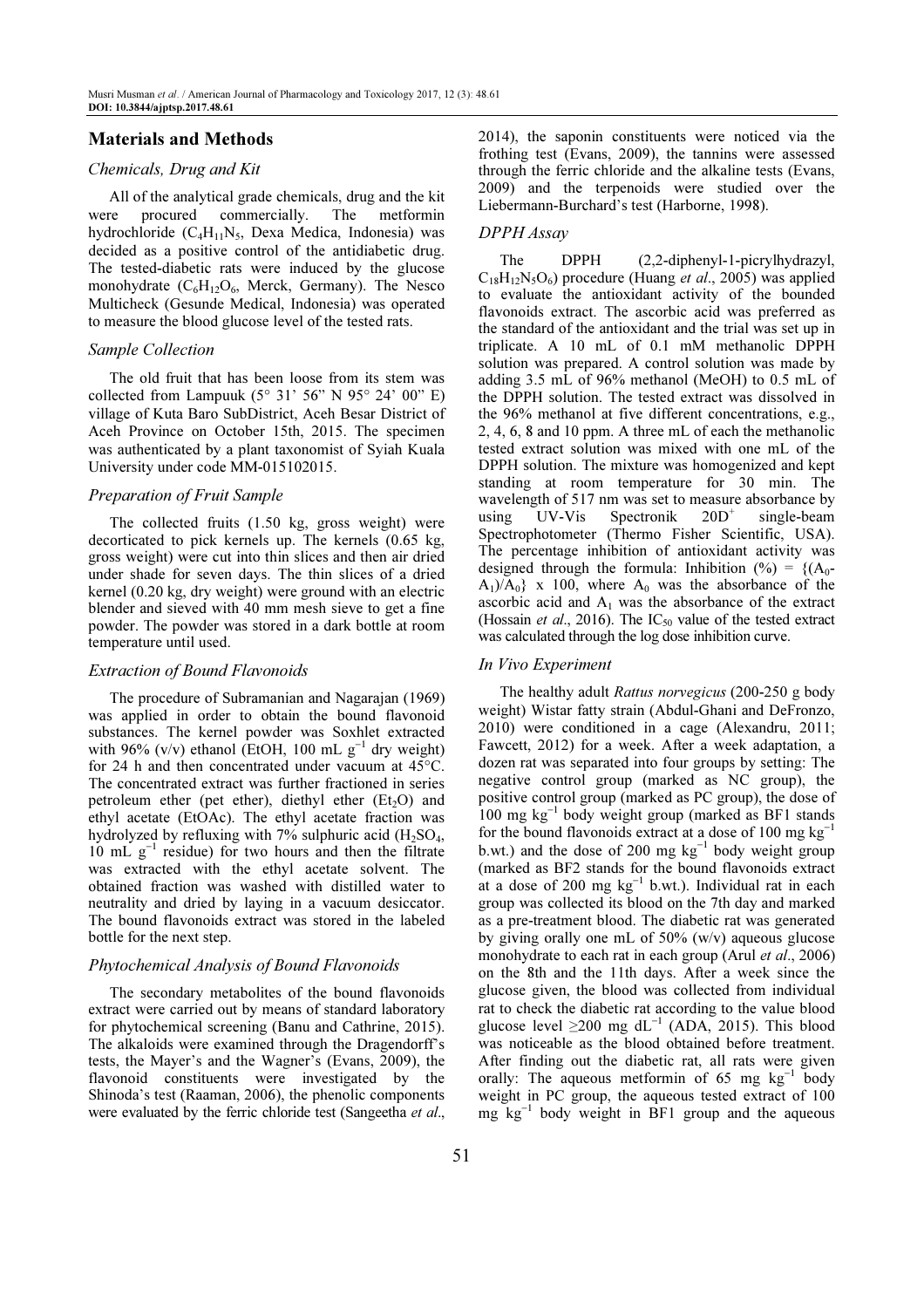tested extract of 200 mg  $kg^{-1}$  body weight in BF2 group respectively every day at 10 a.m. for seven days. Later on this point, the individual rat in each group was collected its blood. The blood was noticeable as the blood obtained after treatment. One day later, a rat in each group was selected to be sacrificed for histopathological observation on the kidney and pancreas organs. The difference of blood glucose level was stated as an antidiabetic effect. The percentage of antidiabetic effect was calculated by the formula: Antidiabetic effect (%) =  ${(a-b)/a} \times 100$ , where a was blood glucose level of rat obtained before treatment and b was blood glucose level of rat obtained after treatment (Candasamy et al., 2014).

#### Histopathological Study

The kidney and pancreas organs were submerged in Neutral Buffered Formalin for a week and then histopathological investigations were performed (Spitalnik, 2016). The slices were tainted with Hematoxylin Eosin (HE) and studied under DP12 Olympus binocular research microscope.

#### Statistical Analysis

One-way ANOVA was performed using the SPSS software version 24 (IBM Corp., Armonk, New York, USA) and the SAS software version 9.1.3 (SAS Institute Inc., Cary, NC, USA) to assess the effect of bound flavonoids of B. racemosa kernel on blood glucose level of glucose-induced diabetic rats. The values were stated statistically significant difference when the p value < 0.05 following Duncan's *post hoc* test for comparing the treatments (Steel et al., 1997).

## Results

## Phytochemical Analysis

The results of the phytochemical analysis of the bound flavonoid extract showed only flavonoid components as disclosed in Table 3.

## Antioxidant Evaluation

The bounded flavonoids extract was run to antioxidant evaluation over DPPH radical scavenging method. At the wavelength of 517 nm, the absorbances of 0.080 and 0.097 for the ascorbic acid and the extract respectively were observed as shown in Table 4.

#### In Vivo Experiment

The *in vivo* experiment on the glucose-induced diabetic rats shown decreasing the blood glucose level along with increasing dose of the extract as shown in Table 5.

Table 3: Phytochemical screening of the bound flavonoids of B. racemosa kernel

|                           | Secondary metabolite     |                 |          |         |                          |           |
|---------------------------|--------------------------|-----------------|----------|---------|--------------------------|-----------|
| Extract                   | ---------<br>Alkaloid    | <b>Havonoid</b> | phenolic | saponin | tannin                   | terpenoid |
| Bound flavonoids fraction | $\overline{\phantom{0}}$ | -----           |          | -       | $\overline{\phantom{0}}$ |           |

Note: - stands for absent, +++ stands for present in a high levels

| <b>Table 4:</b> The IC <sub>50</sub> value of the bound flavonoids of <i>B. racemosa</i> kernel with reference to ascorbic acid |  |
|---------------------------------------------------------------------------------------------------------------------------------|--|
|---------------------------------------------------------------------------------------------------------------------------------|--|

|                |                        | Ascorbic acid                             |                                           | Inhibition $(\% )$                        |                                          | $IC_{50}$ (ppm)  |                     |
|----------------|------------------------|-------------------------------------------|-------------------------------------------|-------------------------------------------|------------------------------------------|------------------|---------------------|
| Control<br>(A) | Concentration<br>(ppm) | Ascorbic<br>Acid                          | Bound<br>flavonoids                       | Ascorbic<br>acid                          | Bound<br>flavonoids                      | Ascorbic<br>acid | Bound<br>flavonoids |
| 0.361          | ↑<br>b<br>8<br>10      | 0.323<br>0.274<br>0.196<br>0.111<br>0.080 | 0.332<br>0.299<br>0.252<br>0.154<br>0.097 | 10.53<br>24.10<br>45.71<br>69.25<br>77.84 | 8.03<br>17.17<br>30.19<br>57.34<br>73.13 | 6.50             | 7.51                |

## Table 5: Effect of the bound flavonoids of B. racemosa kernel on blood glucose level of glucose-induced diabetic rats

Blood glucose level (Mean  $\pm$  SD mg dL<sup>-1</sup>)

|                 | Dose $(mg kg^{-1})$ |         |               |                   | Antidiabetic   |
|-----------------|---------------------|---------|---------------|-------------------|----------------|
| Group           | b.wt.               | Initial | <b>Before</b> | After             | effect $(\% )$ |
| N <sub>C</sub>  | $\,$                | 122.67  | 402.67        | 457.67            |                |
| PC              | 65                  | 129.33  | $424.67*$     | $^{\circ}104.00*$ | 75.51          |
| BF1             | 100                 | 121.33  | $405.00*$     | $b$ 119.33*       | 70.53          |
| BF <sub>2</sub> | <b>200</b>          | 128.67  | $408.33*$     | $b$ 101.33*       | 75.18          |

NC: Negative Control, PC: Positive Control, BF1: Bound Flavonoids with a dose of 100 mg kg<sup>-1</sup> b.wt., BF2: Bound Flavonoids with a dose of 200 mg kg<sup>-1</sup> b.wt., b.wt.: body weight. Different letters indicated statistically significant differences (\*) in blood glucose level among the treatments ( $p<0.05$ , Duncan's post hoc following one-way ANOVA)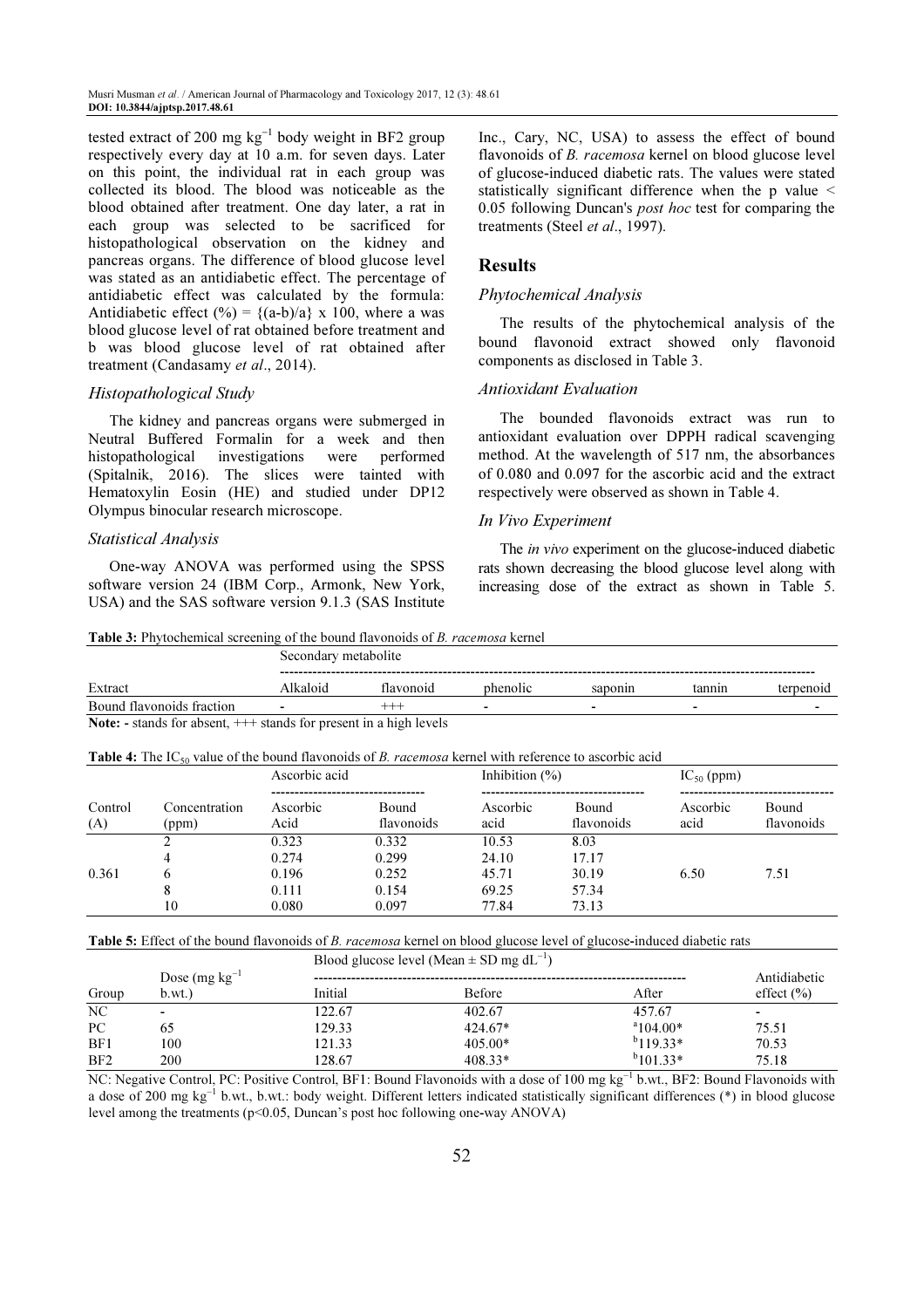Musri Musman et al. / American Journal of Pharmacology and Toxicology 2017, 12 (3): 48.61 DOI: 10.3844/ajptsp.2017.48.61

|                                            | <b>Table 0.</b> I formal fund tubule cen secres in the fals "Kidney at various treatments" |                                                  |
|--------------------------------------------|--------------------------------------------------------------------------------------------|--------------------------------------------------|
| Group                                      | Dose $(mg kg^{-1} b.wt.)$                                                                  | Proximal convoluted tubule score (Mean $\pm$ SD) |
| NC                                         |                                                                                            | $0.25 \pm 0.50^{\text{a}}$                       |
| PC                                         | 62                                                                                         | $0.50 \pm 0.57$ <sup>a</sup>                     |
| BF1                                        | 100                                                                                        | $0.25 \pm 0.50^{\text{a}}$                       |
| BF2                                        | 200                                                                                        | $0.25 \pm 0.50^a$                                |
| <b>Contract Contract Contract Contract</b> | - - -<br>.                                                                                 | .<br>.<br>----<br>$\sim$<br>.<br>_____           |

Table 6: Proximal renal tubule cell scores in the rats' kidney at various treatments

NC: Negative Control, PC: Positive Control, BF1: Bound Flavonoids with a dose of 100 mg kg<sup>-1</sup> b.wt., BF2: Bound Flavonoids with a dose of 200 mg kg<sup>-1</sup> b.wt., b.wt.: body weight. The Same letter indicated statistically insignificant differences ( $F(3, 15) = 0.23$ , p = 0.873) in proximal renal tubule cell count among the treatments based on one-way ANOVA analysis

Table 7: Granulation of pancreatic β-cells at various treatments

| Group           | Dose $(mg kg^{-1} b.wt.)$ | Pancreatic $\beta$ -cell (cell, Mean $\pm$ SD) |
|-----------------|---------------------------|------------------------------------------------|
| NC              | $\overline{\phantom{a}}$  | $454.50 \pm 20.82$ <sup>a</sup>                |
| <b>PC</b>       | 65                        | $384.00\pm30.53^b$                             |
| BF1             | 100                       | $391.25 \pm 4.57^b$                            |
| BF <sub>2</sub> | 200                       | $437.00 \pm 12.05^{\text{a}}$                  |

NC: Negative Control, PC: Positive Control, BF1: Bound Flavonoids with a dose of 100 mg kg<sup>-1</sup> b.wt., BF2: Bound Flavonoids with a dose of 200 mg kg<sup>-1</sup> b.wt., b.wt.: Body weight. Different letters indicated statistically significant differences ( $F(3, 15) = 26.09$ , p < 0.0001) in pancreatic cell count among the treatments based on one-way ANOVA analysis

## Histopathological Study

The histopathologic observations of the kidney and pancreas images showed results in renal damage within the normal range (Table 6) and an increase in β-cell granulation (Table 7) respectively.

# Discussion

The bound flavonoids extract shown an intense red color on Shinoda's test (Raaman, 2006) based on the phytochemical analysis. In this extract, the alkaloid, phenolic, saponin, tannin and terpenoid components did not detect according to the standard procedures. This indicated that only bound flavonoids were existing in the extract. The bound flavonoids containing extract had the ability to turn deep violet color to pale yellow color in ethanolic DPPH solution. The magnitude of the reduction strength of the extract to neutralize the DPPH free radical was not much different when compared to the ability of ascorbic acid to neutralize the DPPH in terms of inhibition as shown in Table 4. The  $IC_{50}$  values for the ascorbic acid and the extract were in the amount of 6.50 and 7.51 ppm respectively based on the log inhibition curve as revealed in Fig. 1. Referring to Molyneux's (2004) that activity of an antioxidant is considered as weak, moderate, strong and very strong when the  $IC_{50}$  values are 150-200, 100-150, 50-100 and less than 50 ppm respectively, therefore, the bound flavonoids extract has very strong antioxidant activity (Su *et al.*, 2014). This fact suggested the ability of the extract to reduce free radical molecule which in this case was the DPPH. Thus, the bound flavonoids contained in the extract were thought to have the ability to neutralize the DPPH molecule which has properties as a free radical and a scavenger for other free radicals (Pavithra and Vadivukkarasi, 2015).



Fig. 1: Antioxidant activity of ascorbic acid and bound flavonoids at different concentrations on DPPH free radical

It was supposed that the flavonoids contained in the extract were able to work to neutralize free radicals produced through the metabolism process (Wang et al., 2013; Nimse and Pal, 2015; Elochukwu, 2015). Thus, the number of free radicals decreased and this reduced the oxidative stress which gave the pancreas an opportunity to secrete insulin into the blood. The result signposted by this fact was a reduction of blood glucose level in the glucose-induced diabetic rats (Bajaj and Khan, 2012; King, 2012; Czompa et al., 2017). In terms of one-way ANOVA results, there was a significant difference (p<0.05) among groups in response to antioxidants given to the tested rats. Indeed, the magnitude of the antidiabetic effect of the metformin (75.51%) and the extract (70.53 and 75.18% for BF1 and BF2 respectively) showed a very small difference in numbers as displayed in Table 5. This indicated that the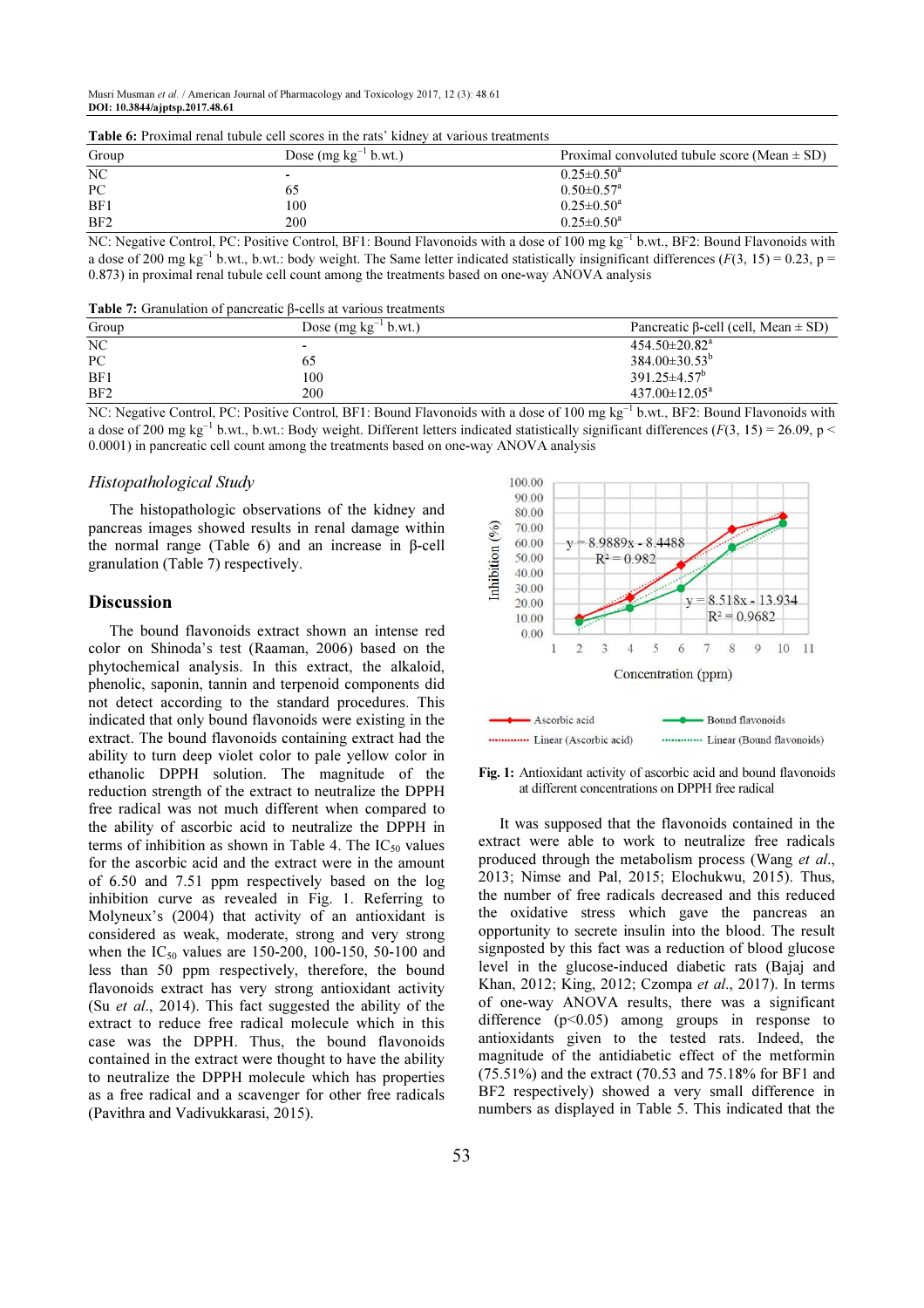bound flavonoids contained in the extract were thought to be able to reduce blood glucose level as well as the metformin as revealed in Fig. 2.

Renal histopathologic observational data were described in semi-quantitative descriptive and scores with a scale of 0 to 2 (Suhita et al., 2013). The mark 0 states no lesions in the organ. The mark 1 suggests hydropic degeneration, fatty degeneration, karyomegaly and pycnosis. The mark 2 states the occurrence of necrosa. Each individual score was then counted up and the mean of the group was determined for comparison with controls, then, a mild (score 0), moderate (score 1) and severe (score 2) lesions were identified and described.

The renal histopathologic observation was performed on proximal tubule nuclei as revealed in Table 6. The kidney is a target organ of insulin. Insulin binds to the insulin receptors via the nephron (Nakamura et al., 1983), which is essential for the proper function of the nephron, glomerulus and tubule (Hale and Coward, 2013). In insulin resistance, the insulin signaling cascade in the glomerulus seems to be impaired (Lay and Coward, 2014). In diabetic conditions, insulin stimulation in the transportation of proximal renal tubules is impaired so that glucose reabsorption decreases and glucose is excreted through urine (Horita et al., 2017). The administration of the bound flavonoids extract improved the kidney and the visible cells in the proximal tubule were the same as a normal rat (Fig. 3).



Fig. 2: Blood glucose level of tested rats detected at initial, before and after treatments in the normal rat (NC), metformin (PC), diabetic rat + bound flavonoids extract with a dose of 100 mg  $kg^{-1}$  b.wt. (BF1), diabetic rat + bound flavonoids extract with a dose of 200 mg  $kg^{-1}$ b.wt. (BF2). b.wt.: body weight. The asterisk with different letters indicated a statistically significant difference  $(p<0.05)$  based on one-way ANOVA analysis



Fig. 3: Histopathological performance of kidney in the normal rat (a), metformin (b), diabetic rat + bound flavonoid extract with a dose of 100 mg kg<sup>-1</sup> b.wt. (c), diabetic rat + bound flavonoids extract with a dose of 200 mg kg<sup>-1</sup> b.wt. (d). Pr: Proximal convoluted tubule, Gl: Glomerulus, b.wt.: body weight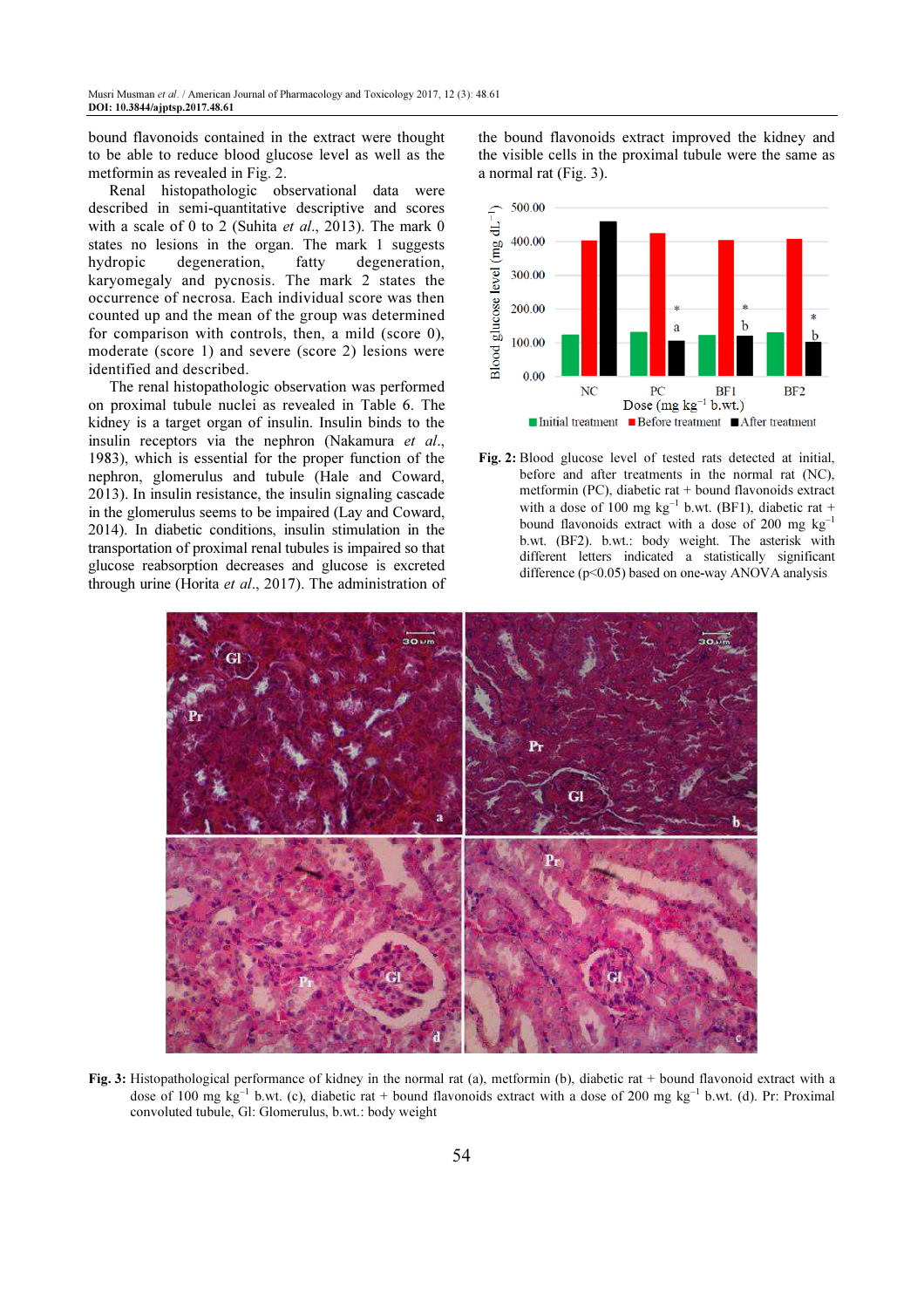

Fig. 4: Histopathological observation of pancreatic β-cell as indicated by the white arrow in the normal rat (1), metformin (2), diabetic rat + bound flavonoids extract with a dose of 100 mg kg<sup>-1</sup> b.wt. (3), diabetic rat + bound flavonoids extract with a dose of 200 mg  $kg^{-1}$  b.wt. (4). b.wt.: body weight

The score value of renal proximal tubule cells in diabetic rats given metformin by 0.50 expressed damage conditions in the normal range as shown in Fig. 3. The metformin could reduce hyperglycemia in the blood so it could reduce damage to proximal renal tubular cells. The one-way ANOVA results showed that the bound flavonoid extract given to diabetic rats did not cause any significant change in the histologic structure of the kidney ( $F(3, 15) = 0.23$ ,  $p = 0.873$ ). Indeed, the result of scores on a proximal tubular cell in diabetic rats given the extract displayed 0.25. This result indicated that the physiological functions of renal cells worked within the range of normal changes (Khoshnoud *et al.*, 2017). This suggested that administration of the bound flavonoids extract of B. racemosa kernel in diabetic rats did not show specific damage to proximal renal tubular cells. Thus, the bound flavonoids contained in the extract did not cause damage to the kidney organs in the tested rats when applied as a controlling agent for type 2 diabetes.

The histopathologic images demonstrated that the pancreatic β-cell granulation was directly proportional to the given extract dose as shown in Table 7. The number of β-cells enhancement  $(F(3, 15) = 26.09, p < 0.0001)$  for each treatment stated that the bound flavonoids extract administered to hyperglycemic rats could improve pancreatic β-cells and depresses necrosis or apoptosis of pancreatic β-cells compared to metformin as shown in Figure 4. It was assumed that the modulatory effects of bound flavonoid constituents on the blood glucose transporter by increasing insulin secretion, decreasing apoptosis and stimulating proliferation of pancreatic β-cells (Fu et al., 2012; Vinayagam and Xu, 2015; Zheng et al., 2016).

## Conclusion

The bound flavonoids extract of B. racemosa kernel showed the strong antioxidant power and it displayed the type 2 anti-diabetes property. Administration of the extract with doses of 100 mg  $\text{kg}^{-1}$  b.wt. and 200 mg  $\text{kg}^{-1}$  b.wt. orally for 14 days was not causing the histopathologic disturbance on the tested rat kidney organ.

# Acknowledgement

Authors are thankful to Prof. Dr. Djufri, M.Si., the plant taxonomist of Teacher Teaching and Education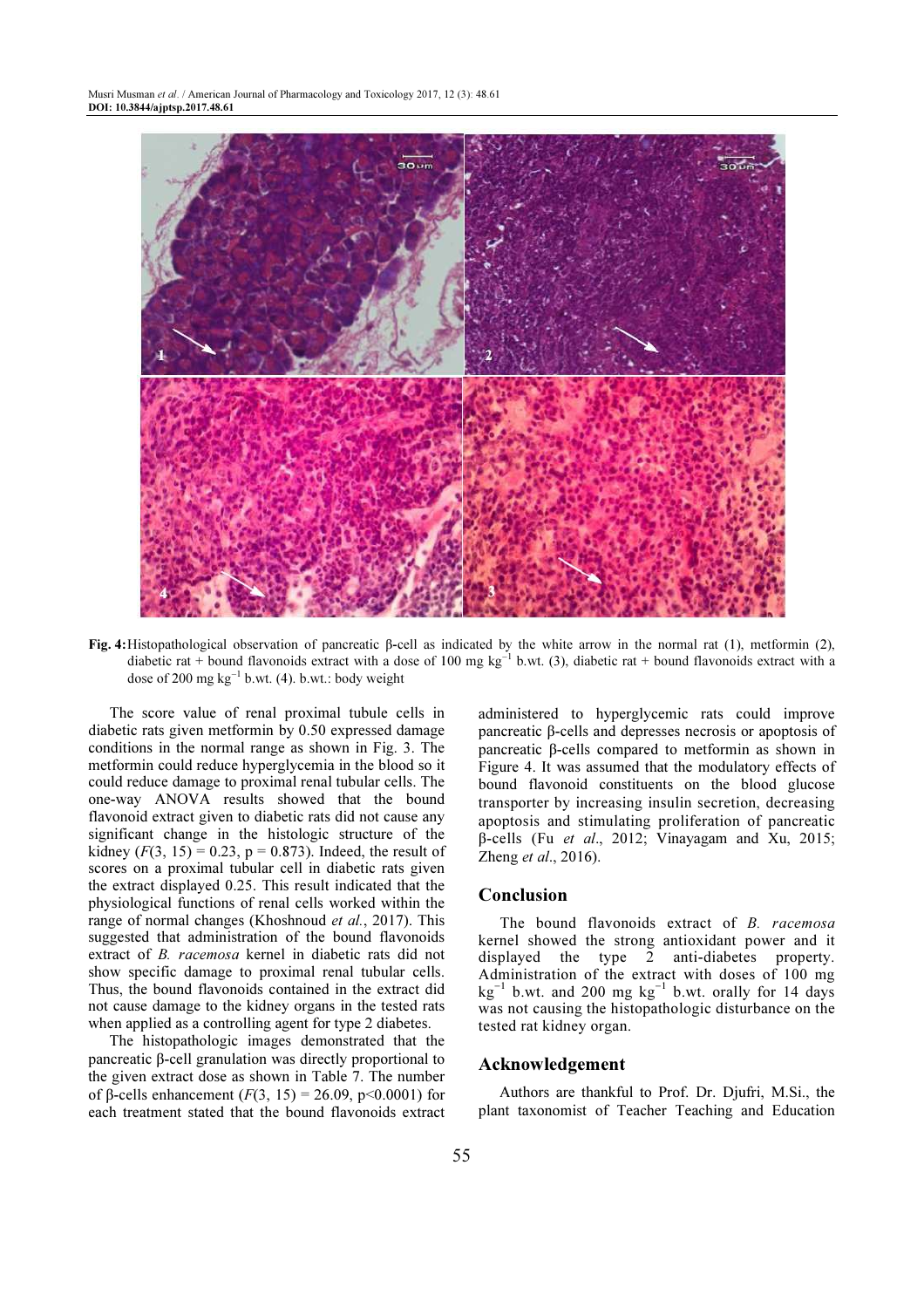Faculty of Syiah Kuala University, for identification and authentication of Barringtonia racemosa (L.) Spreng.

# Research Funding

The research was supported by Syiah Kuala University funding (grant number: 33/UN11.2/PP/PNBP/SP3/2017).

# Conflict of Interest

The authors declare that they do not have any conflict of interests.

# Author's Contribution

Musri Musman: Conceived, designed the experiments and wrote the paper.

Emelda Audina: Performed the experiments.

Fazlia I. R. Ratu: Experimental tools analyses.

Erlidawati Erlidawati: Provided reagents and materials.

Safrida Safrida: Analyzed the data.

# Ethics

This original article contains unpublish material. The corresponding author states that all of the other authors have read and agreed to the manuscript and no ethical issues are involved.

# References

- Abdul-Ghani, M. and R. DeFronzo, 2010. Pathogenesis of insulin resistance in skeletal muscle. J. Biomed. Biotechnol., 2010: 1-19. DOI: 10.1155/2010/476279
- Adewunmi, C.O., A.J. Aladesanmi, F.B. Adewoyin, J.A.O. Ojewole and N. Naido, 2001. Molluscicidal, insecticidal and piscicidal activities of Barringtonia racemosa. Nig. J. Nat. Prod. Med., 5: 56-58. DOI: 10.4314/NJNPM.V5I1.11727
- Alexandru, I., 2011. Experimental use of animal in research spa. Balneo Res. J., 2: 65-69. DOI: 10.12680/balneo.2011.1014
- ADA, 2015. Classification and diagnosis of diabetes. Diabetes Care, 38: 58-516. DOI: 10.2337/dc15-S005
- Amić, D., D. Davidović-Amić, D. Bešlo and N. Trinajstić, 2003. Structure-radical scavenging activity relationship of flavonoids. Croatia Chem. Acta, 76: 55-61.
- Amran, N., A.N.A. Rani, R. Mahmud and K.B. Yin, 2016. Antioxidant and cytotoxic effect of Barringtonia racemosa and Hibiscus sabdariffa fruit extracts in MCF-7 human breast cancer cell line. Pharmacognosy Res., 8: 66-70. DOI: 10.4103/0974-8490.171104
- Arul, B., R. Kothai and A.J.M. Christina, 2006. Antihyperglycemic and hypoglycemic effect of Bougainvillea spectabilis Linn. In normal and glucoseinduced diabetic rats. Hamdard Med., 49: 18-21.
- Babu, P.V.A., D. Liu and E.R. Gilbert, 2013. Recent advances in understanding the anti-diabetic actions of dietary flavonoids. J. Nutr. Biochem., 24: 1777-1789. DOI: 10.1016/j.jnutbio.2013.06.003
- Bagchi, K. and S. Puri, 1998. Free radicals and antioxidants in health and disease. East Mediterranean Health Jr., 4: 350-60.
- Bajaj, S. and A. Khan, 2012. Antioxidants and diabetes. Ind. J. Endocrinol Metab., 16: S267-S271. DOI: 10.4103/2230-8210.104057
- Bansal, A.K. and G.S. Bilaspuri, 2011. Impacts of oxidative stress and antioxidants on semen functions. Vet. Med. Int. 2011: 686137-686137. DOI: 10.4061/2011/686137
- Banu, K.S. and L. Cathrine, 2015. General techniques involved in phytochemical analysis. IJARCS, 2: 25-32.
- Behbahani, M., A.M. Ali, R. Muse and N.B. Mohammad, 2007. Anti-oxidant and antiinflammatory activities of leaves of Barringtonia racemosa. J. Med. Plants Res., 1: 95-102.
- Betteridge, D.J., 2000. What is oxidative stress? Metabolism, 49: 3-8. PMID: 10693912
- Brownlee, M., 2001. Biochemistry and molecular cell biology of diabetic complications. Nature, 414: 813-20. PMID: 11742414
- Candasamy, M., T.E.G.K. Murthy, K.S. Gubiyappa, D.K. Chellappan and G. Gupta, 2014. Alteration of glucose lowering effect of glibenclamide on single and multiple treatments with fenofibrate in experimental rats and rabbit models. J. Basic Clin. Pharmacy, 5: 62-67.

DOI: 10.4103/0976-0105.139728

Ceriello, A. and E. Motz, 2004. Is oxidative stress the pathogenic mechanism underlying insulin resistance, diabetes and cardiovascular disease? The common soil hypothesis revisited. Arterioscler Thromb Vasc Biol., 24: 816-23.

DOI: 10.1161/01.ATV.0000122852.22604.78

- Chan, E.W.C., S. Baba, H.T. Chan, M. Kainuma and T. Inoue et al., 2017. Ulam herbs: A review on the medicinal properties of Anacardium occidentale and Barringtonia racemosa. J. Applied Pharmaceutical Sci., 7: 241-247. DOI: 10.7324/JAPS.2017.70235
- Chikezie, P.C., O.A. Ojiako and A.C. Ogbuji, 2015. Oxidative stress in diabetes mellitus. Integr Obesity Diabetes. DOI: 10.15761/IOD.1000116
- Czompa, A., A. Gyongyosi, K. Szoke, I. Bak and E. Csepanyi et al., 2017. Effects of Momordica charantia (Bitter Melon) on ischemic diabetic myocardium. Molecules, 22: 488-502. DOI: 10.3390/molecules22030488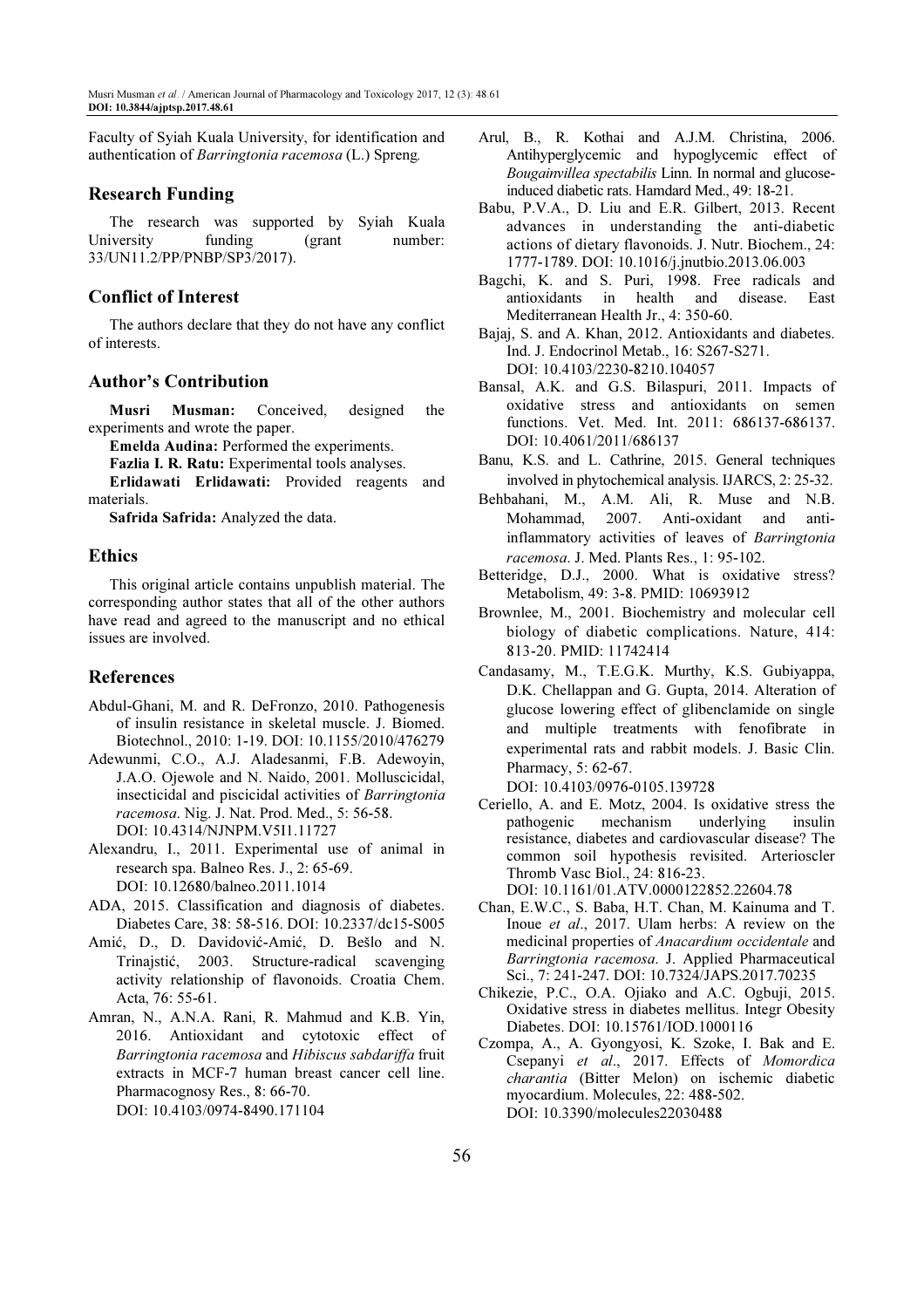- Dalila, Z.D., J. Hafsah and A.A. Manaf, 2015. Antioxidant properties and total phenolic content in different development stages of Barringtonia racemosa and Barringtonia spicata leaves. Walailak J. Sci. Technol., 12: 449-458. http://wjst.wu.ac.th/index.php/wjst/issue/view/38
- Das, S. and J.P.N. Rosazza, 2006. Microbial and enzymatic transformations of flavonoids. J. Nat. Prod., 69: 499-508. DOI: 10.1021/np0504659
- Das, S.K., D. Samantaray, J.K. Patra, L. Samanta and H. Thatoi, 2016. Antidiabetic potential of mangrove plants: A review. Frontiers Life Sci., 9: 75-88. DOI: 10.1080/21553769.2015.1091386
- Deraniyagala, S.A., W.D. Ratnasooriya and C.L. Goonasekera, 2003. Antinociceptive effect and toxicological study of the aqueous bark extract of Barringtonia racemosa on rats. J. Ethnopharmacol., 86: 21-26. PMID: 12686437
- Devasagayam, T.P., J.C. Tilak, K.K. Boloor, K.S. Sane and S.S. Ghaskadbi et al., 2004. Free radicals and antioxidants in human health: Current status and future prospects. J Assoc. Phys. India, 52: 794-804. PMID: 15909857
- Dewanjee, S., A. Maiti, R. Sahu, T.K. Dua and V. Mandal, 2011. Effective control of type 2 diabetes through antioxidant defense by edible fruits of Diospyros peregrine. Evidence-Based Complementary Alternative Med., 2011: 675397-675397. DOI: 10.1093/ecam/nep080
- Elochukwu, C., 2015. Generation and reaction of free radicals in the human body: A major cause of aging and chronic degenerative diseases. EC Nutr., 1: 132-136.
- Evans, W.C., 2009. Trease and Evans' Pharmacognosy. 16th Edn., Saunders Elsevier, India, ISBN-13: 978-0-7020-2934-9, pp: 585.
- Fawcett, A., 2012. Guidelines for the housing of mice in scientific institutions. ARRP Guideline 22, Animal Welfare Unit, NSW Department of Primary Industries, NSW.
- Ferreyra, M.L.F., S.P. Rius and P. Casati, 2012. Flavonoids: Biosynthesis, biological functions and biotechnological applications. Frontiers Plant Sci., 3: 1-15. DOI: 10.3389/fpls.2012.00222
- Fu, Z., E.R. Gilbert, L. Pfeiffer, Y. Zhang and Y. Fu et al., 2012. Genistein ameliorates hyperglycemia in a mouse model of nongenetic type 2 diabetes. Applied Physiol. Nutr. Metabolism, 37: 480-488. DOI: 10.1139/h2012-005
- Ganesan, K., S.K.P. Nair, M. Sinaga and S.B. Gani, 2016. A review on the phytoconstituents and pharmacological actions in the medicinal plants of Bedabuna forest, Jimma zone, South West Ethiopia reported effect on experimental models. World J. Biomed. Pharmaceutical Sci., 3: 62-83.
- Giesen, W., S. Wulfraat, M. Zieren and L. Scholten, 2007. Barringtonia Racemosa. In: Mangrove Guidebook for Southeast Asia, FAO and Wetlands International, Bangkok, Thailand and Wageningen, Netherlands, ISBN-13: 974-7946-85-8.
- Gowri, P.M., A.K. Tiwari, A.Z. Ali and J.M. Rao, 2007. Inhibition of α-glucosidase and amylase by bartogenic acid isolated from Barringtonia racemosa Robx. seeds. Phytotherapy Res., 21: 796-799. DOI: 10.1002/ptr.2176
- Gowri, P.M., S.V. Radhakrishnan, S.J. Basha, A.V. Sarma and J.M. Rao, 2009. Oleanane-type isomeric triterpenoids from Barringtonia racemosa. J. Nat. Prod., 72: 791-795. DOI: 10.1021/np8007396
- Hahlbrock, K., 1981. FLAVONOIDS. In: Secondary Plant Products, Stumpf, P.K. and E.E. Conn (Eds.), Academic Press, New York, ISBN-13: 9781483289229, pp: 425-456.
- Hale, L.J. and R.J. Coward, 2013. The insulin receptor and the kidney. Curr. Opin. Nephrol. Hypertens., 22: 100-106. DOI: 10.1097/MNH.0b013e32835abb52
- Halliwell, B., 1995. How to characterize an antioxidantan update. Biochem. Soc. Symp., 61: 73-101. PMID: 8660405
- Harborne, A.J., 1998. Phytochemical Methods a Guide to Modern Techniques of Plant Analysis. 3rd Edn., Springer Netherlands, Netherlands, ISBN-13: 978-0- 412-57260-9, pp: 302.
- Hasan, C.M., S. Khan, A. Jabbar and M.A. Rashid, 2000. Nasimaluns A and B: Neo-clerodane diterpenoids from Barringtonia racemosa. J. Nat. Prod., 63: 410-411. DOI: 10.1021/np990488l
- Heim, K.E., A.R. Tagliaferro and D.J. Bobilya, 2002. Flavonoid antioxidants: Chemistry, metabolism and structure-activity relationships. J. Nutrit. Biochem., 13: 572-584. PMID: 12550068
- Horita, S., M. Nakamura, M. Suzuki, N. Satoh and A. Suzuki et al., 2017. The role of renal proximal tubule transport in the regulation of blood pressure. Kidney Res. Clint Pract., 36: 12-21. DOI: 10.23876/j.krcp.2017.36.1.12
- Hossain, M.S., M.S. Rahman, A.H.M.R. Imon, S. Zaman and A.S.M.B.A. Siddiky et al., 2016. Ethnopharmacological investigations of methanolic extract of Pouzolzia zeylanica (L.) Benn. Clin. Phytosci., 2: 10-19. DOI: 10.1186/s40816-016-0022-7
- Huang, D.J., B.X. Ou and R.L. Prior, 2005. The chemistry behind antioxidant capacity assays. J. Agric. Food Chem., 53: 1841-1856. DOI: 10.1021/jf030723c
- Hussin, N.M., R. Muse, S. Ahmad, J. Ramli and M. Mahmood et al., 2009. Antifungal activity of extracts and phenolic compounds from Barringtonia racemosa L. (Lecythidaceae). Afr. J. Biotechnol., 8: 2835-2842. DOI: 10.5897/AJB09.450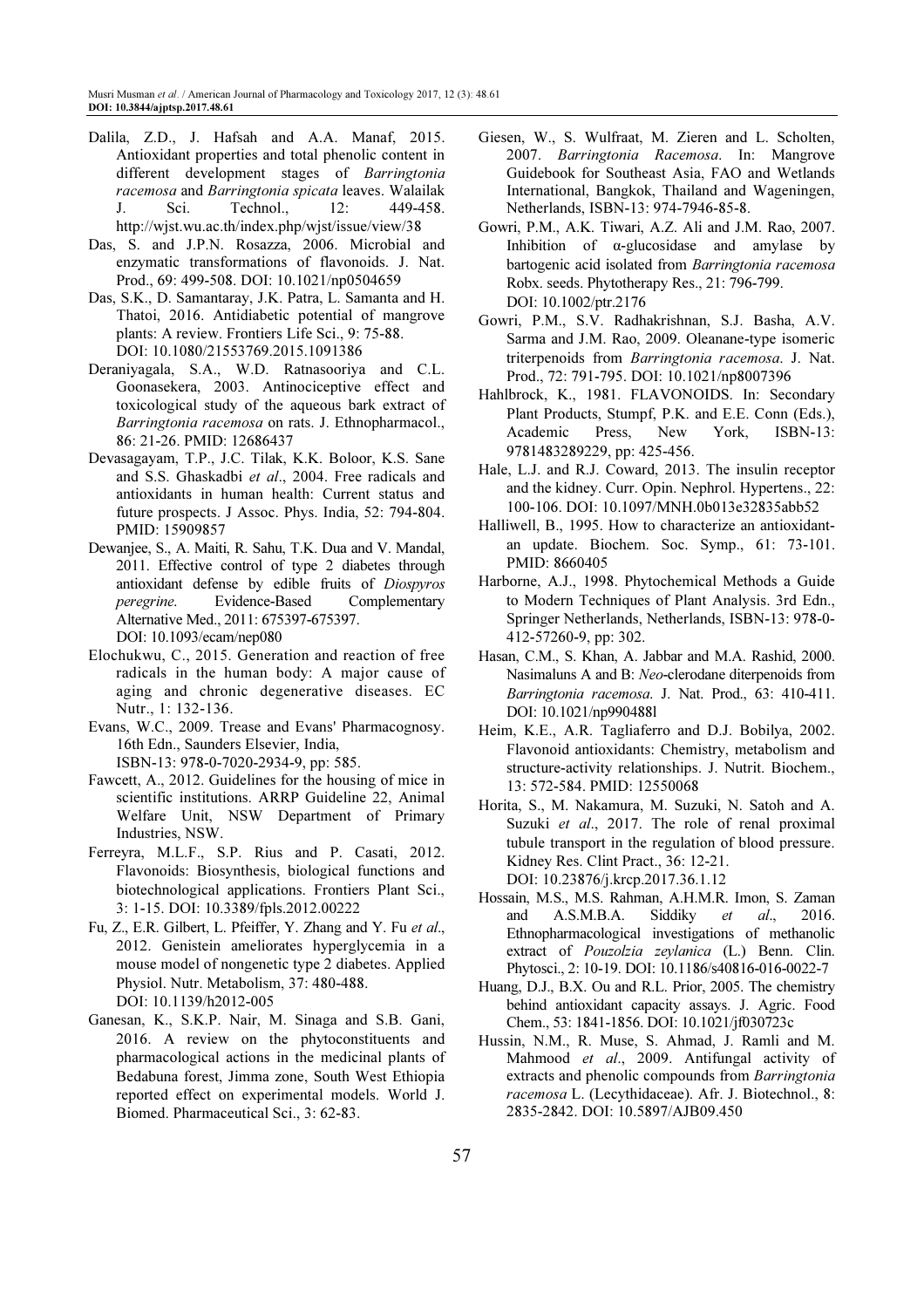- Iqbal, Z., A. Ashraf, A. Touseef, F. Farman and A. Asghar et al., 2016. Antioxidant activity of essential oil of mature bulbof Allium cepa L. from Pakistan. World J. Pharmaceutical Res., 5: 1959-1965. DOI: 10.20959/wjpr20166-6378
- Jakus, V., 2000. The role of free radicals, oxidative stress and antioxidant systems in diabetic vascular disease. Bratisl Lek Listy, 101: 541-51. PMID: 11218944
- Jayaweera, D.M.A., 1981. Medicinal plants (indigenous and exotic) used in Ceylon, part III. The National Science Council of Sri Lanka, Colombo.
- Kabir, M.Z., S.M. Rahman, M.R. Islam, P.K. Paul and S. Rahman et al., 2013. A review on a mangrove species from the Sunderbans, Bangladesh: Barringtonia racemosa (L.) roxb. Am. Eurasian J. Sustainable Agric., 7: 356-372.
- Kamalakkannan, N. and P.S. Prince, 2006. Antihyperglycaemic and antioxidant effect of rutin, a polyphenolic flavonoid, in streptozotocin-induced diabetic wistar rats. Basic Clin. Pharmacol. Toxicol., 98: 97-103.

DOI: 10.1111/j.1742-7843.2006.pto 241.x

- Kan, E., E. Kiliçkan, A. Ayar and R. Colak, 2015. Effects of two antioxidants;  $\alpha$ -lipoic acid and fisetin against diabetic cataract in mice. Int Ophthalmol., 35: 115-120. DOI: 10.1007/s10792-014-0029-3
- Kangralkar, V.A., S.D. Patil and R.M. Bandivadekar, 2012. Oxidative stress and diabetes: A review. Int. J. Pharma Appl., 1: 38-45.
- Khan, S., A. Jabbar, C.M. Hasan and M.A. Rashid, 2001. Antibacterial activity of Barringtonia racemosa. Fitoterapia, 72: 162-164. DOI: 10.1016/S0367-326X(00)00264-1
- Khoshnoud, S., H.M. Kouchesfahani and M. Nabiuni, 2017. Evaluation of the protective effect of hydroalcoholic extract of raspberry fruit on aquaporin1 expression in rats kidney treated by methotrexate. Cell J., 19: 306-313. DOI: 10.22074/cellj.2016.3957
- King, A.J.F., 2012. The use of animal models in diabetes research. Br J. Pharmacol., 166: 877-894. DOI: 10.1111/j.1476-5381.2012.01911.x
- Kong, K.W., S. Mat-Junit, N. Aminudin, F.A. Hassan and A. Ismail et al., 2016a. Protective effects of the extracts of Barringtonia racemosa shoots against oxidative damage in HepG2 cells. Peer J., 4: e1628-e1628. DOI: 10.7717/peerj.1628
- Kong, K.W., A. Abdul-Aziz, N. Razali, N. Aminuddin and S. Mat-Junit, 2016b. Antioxidant-rich leaf extract of Barringtonia racemosa significantly alters the in vitro expression of genes encoding enzymes that are involved in methylglyoxal degradation III. Peer J., 4: e2379-e2379. DOI: 10.7717/peerj.2379
- Kong, K.W., S. Mat-Junit, A. Ismail, N. Aminudin and A. Abdul-Aziz, 2014. Polyphenols in Barringtonia racemosa and their protection against oxidation of LDL, serum and haemoglobin. Food Chem., 146: 85-93. DOI: 10.1016/j.foodchem.2013.09.012
- Kong, K.W., S. Mat-Junit, N. Aminudin, A. Ismail and A. Abdul-Aziz, 2012. Antioxidant activities and polyphenolics from the shoots of Barringtonia racemosa (L.) Spreng in a polar to apolar medium system. Food Chem., 134: 324-332. DOI: 10.1016/j.foodchem.2012.02.150
- Kumar, S. and A.K. Pandey, 2013. Chemistry and biological activities of flavonoids: An overview. Scientific World J., 2013: 162750-162750. DOI: 10.1155/2013/162750
- Laight, D.W., M.J. Carrier and E.E. Anggard, 2000. Antioxidants, diabetes and endothelial dysfunction. Cardiovasc. Res., 47: 457-64. PMID: 10963719
- Lay, A. and R.J. Coward, 2014. Recent advances in our understanding of insulin signaling to the podocyte. Nephrol. Dial Transplant. 29: 1127-1133. DOI: 10.1093/ndt/gft471
- Li, J., F. Gong and F. Li, 2016. Hypoglycemic and hypolipidemic effects of flavonoids from tatary buckwheat in type 2 diabetic rats. Biomed. Res., 27: 132-137.
- Lim, T.K., 2012. Barringtonia racemosa. In: Edible Medicinal and Non-Medicinal Plants, Lim T.K. (Ed.), Springer Science and Business Media BV, Dordrecht, Heidelberg, London and New York, ISBN-13: 978-94-007-2534-8, pp: 114-121.
- Lobo, V., A. Patil, A. Phatak and N. Chandra, 2010. Free radicals, antioxidants and functional foods: Impact on human health. Pharmacogn. Rev., 4: 118-126. DOI: 10.4103/0973-7847.70902
- Mackeen, M.M., A.M. Ali, S.H. El-Sharkawi, M.Y. Manap and K.M. Salleh et al., 1997. Antimicrobial and cytotoxic properties of some Malaysian traditional vegetables (Ulam). Int. J. Pharmacog., 35: 174-178. DOI: 10.1076/phbi.35.3.174.13294
- Maddux, B.A., W. See, J.C. Lawrence, Jr., A.L. Goldfine and I.D. Goldfine et al., 2001. Protection against oxidative stress-induced insulin resistance in rat L6 muscle cells by micromolar concentrations of alpha-lipoic acid. Diabetes, 50: 404-10.
- Manjunath, B.L., 1948. The Wealth of India: A Dictionary of Indian Raw Materials and Industrial Products. 1st Edn., Council of Scientific and Industrial Research, New Delhi, ISBN-10: 81- 85038-00-7, pp: 159.
- Martin, A.C., R.A. Sanders and J.B. Watkins, 2003. Diabetes, oxidative stress and antioxidants: A review. J. Biochem. Mol. Toxicol., 17: 24-38. DOI: 10.1002/jbt.10058
- Mmushi, T.J., P. Masoko, L.K. Mdee, M.P. Mokgotho and L.J. Mampuru et al., 2010. Anti-mycobacterial evaluation of fifteen medicinal plants in South Africa. Afr. J. Tradit. Complement Altern. Med., 7: 34-39.
- Molyneux, P., 2004. The use of the stable free radical Diphenylpicrylhydrazyl (DPPH) for estimating antioxidant activity. Songklanakarin J. Sci. Technol., 26: 211-219.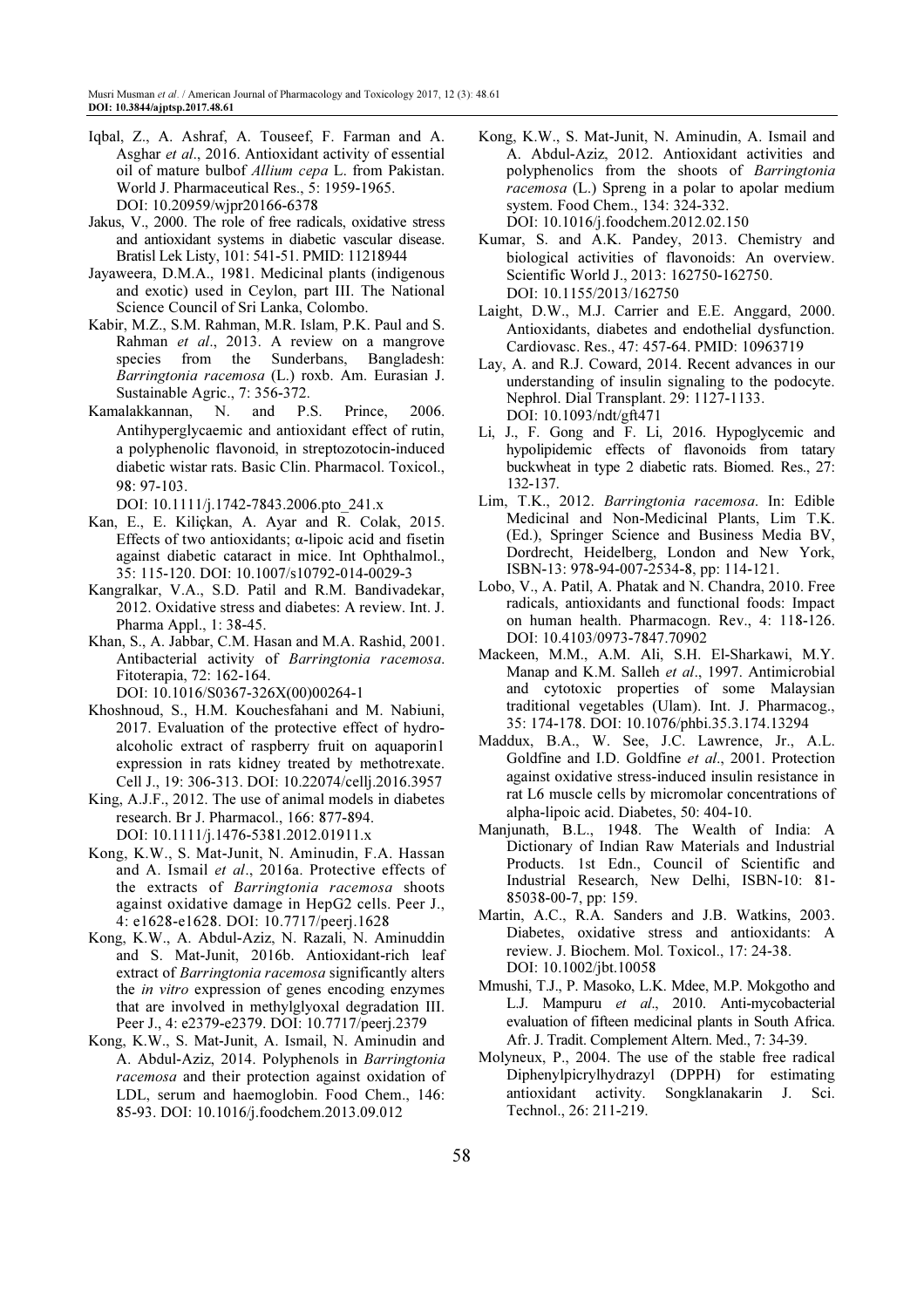- Montonen, J., P. Knekt, R. Jarvinen and A. Reunanen, 2004. Dietary antioxidant intake and risk of type 2 diabetes. Diabetes Care, 27: 362-366. PMID: 14747214
- Musman, M., 2010. Toxicity of Barringtonia racemosa (L.) Kernel extract on Pomacea canaliculata (Ampullariidae). Tropical Life Sci. Res., 21: 41-50.
- Musman, M., S. Kamaruzzaman, S. Karina, R. Rizqi and F. Arisca, 2013. A preliminary study on the antihatching of freshwater golden apple snail Pomacea canaliculata (Gastropoda: Ampullariidae) eggs from Barringtonia racemosa (Magnoliopsida: Lecythidaceae) seeds extract. AACL Bioflux, 6: 394-398.
- Musman, M., S. Karina and F. Rizki, 2014. Saponins extract from Barringtonia racemosa as molluscicide to brackishwater pond snails (Cerithidea cingulata). Int. J. Applied Res. Technol., 3: 92-97.
- Musman, M., S. Karina, C.N. Defira, N. Fadhillah and A. Kayana et al., 2015. Phytofungitoxic agent from wild plants. IJSBAR, 21: 78-85.
- Nadkarni, A.K., 1976. Dr. KM Nadakarni's Indian Materia Medica. 3rd Ed., Popular Prakashan Ltd., Bombay, pp: 177.
- Nakamura, R., D.S. Emmanuel and A.I. Katz, 1983. Insulin binding sites in various segments of the rabbit nephron. J. Clin. Invest., 72: 388-392. DOI: 10.1172/JCI110979
- Nazaruk, J. and M. Borzym-Kluczyk, 2015. The role of triterpenes in the management of diabetes mellitus and its complications. Phytochem. Rev., 14: 675-690. DOI: 10.1007/s11101-014-9369-x
- Nijveldt, R.J., E. van Nood, D.E.C. van Hoorn, P.G. Boelens and K. van Norren et al., 2001. Flavonoids: A review of probable mechanisms of action and potential application. Am. J. Clin. Nutr., 74: 418-25. PMID: 11566638
- Nimse, S.B. and D.K. Pal, 2015. Free radicals, natural antioxidants and their reaction mechanisms. R. Society Chem. Adv., 5: 27986-28006. DOI: 10.1039/C4RA13315C
- Nurul-Mariam, H., M. Radzali, R. Johari, A. Syahida and M. Maziah, 2008. Antioxidant activities of different aerial parts of Putat (Barringtonia racemosa L.). Malaysian J. Biochem. Mol. Biol., 16: 15-24.
- Ojewole, J.A.O., N. Nundkumar and C.O. Adewunmi, 2004. Molluscicidal, cercariacidal, larvacidal and antiplasmodial properties of Barringtonia racemosa fruit and seed extracts. BLACPMA, 3: 88-92.
- Osman, N.I., N.J. Sidik and A. Awal, 2015. Pharmacological activities of Barringtonia racemosa L. (Putat), a tropical medicinal plant species. J. Pharm. Sci. Res., 7: 185-188.
- Osman, N.I., N.J. Sidik, A. Awal, N.A.M. Adam and N.I. Rezali, 2016. In vitro xanthine oxidase and albumin denaturation inhibition assay of Barringtonia racemosa L. and total phenolic content analysis for potential anti-inflammatory use in gouty arthritis. J. Intercult. Ethnopharmacol., 5: 343-349. DOI: 10.5455/jice.20160731025522
- Pandey, K.B. and S.I. Rizvi, 2009. Plant polyphenols as dietary antioxidants in human health and disease. Oxid. Med. Cell Longev., 2: 270-278. DOI: 10.4161/oxim.2.5.9498
- Pandeya, K.B., I.P. Tripathi, M.K. Mishra, N. Dwivedi and Y. Pardhi et al., 2013. A critical review on traditional herbal drugs: An emerging alternative drug for diabetes. Int. J. Organic Chem., 3: 1-22. DOI: 10.4236/ijoc.2013.31001
- Patil, K.R. and C.R. Patil, 2016. Anti-inflammatory activity of bartogenic acid containing fraction of fruits of Barringtonia racemosa Roxb. In acute and chronic animal models of inflammation. J. Tradit. Complementary Med., 7: 86-93. DOI: 10.1016/j.jtcme.2016.02.001
- Patil, K.R., C.R. Patil, R.B. Jadhav, V.K. Mahajan and P. Raosaheb et al., 2011. Anti-arthritic activity of bartogenic acid isolated from fruits of Barringtonia racemosa Roxb. (Lecythidaceae). Evidence-Based Complementary Alternative Med., 2011: 1-7. DOI: 10.1093/ecam/nep148
- Patil, P.R., M.R. Patil, A. Mane and S. Patil, 2013. Immunomodulatory effects of fruits of Barringtonia racemosa Linn. Int. J. Basic Clin. Pharmacol., 2: 216-219. DOI: 10.5455/2319-2003.ijbcp20130318
- Patil, S., M.R. Patil, P. Patil, R. Dixit and R.C. Sharma, 2014. Effects of fruits of Barringtonia racemosa linn. on human polymorphonuclear cell. Int. J. Anat. Res., 2: 806-809. DOI: 10.16965/ijar.2014.553
- Pavithra, K. and S. Vadivukkarasi, 2015. Evaluation of free radical scavenging activity of various extracts of leaves from Kedrostis foetidissima (Jacq.) Cogn. Food Sci. Human Wellness, 4: 42-46. DOI: 10.1016/j.fshw.2015.02.001
- Pham-Huy, L.A., H. He and C. Pham-Huy, 2008. Free radicals, antioxidants in disease and health. IJBS, 4: 89-96.
- Pietta, P.G., 2000. Flavonoids as antioxidants. J. Nat Prod., 63: 1035-42. PMID: 10924197
- Ponnapalli, M.G., S. Sukki, S.C.V.A.R. Annam, M. Ankireddy and H. Tirunagari et al., 2015. α‐Glucosidase inhibitory monoacylated polyhydroxytriterpenoids from the fruits of Barringtonia racemosa. Tetrahedron Lett., 56: 1570-1574. DOI: 10.1016/j.tetlet.2015.01.193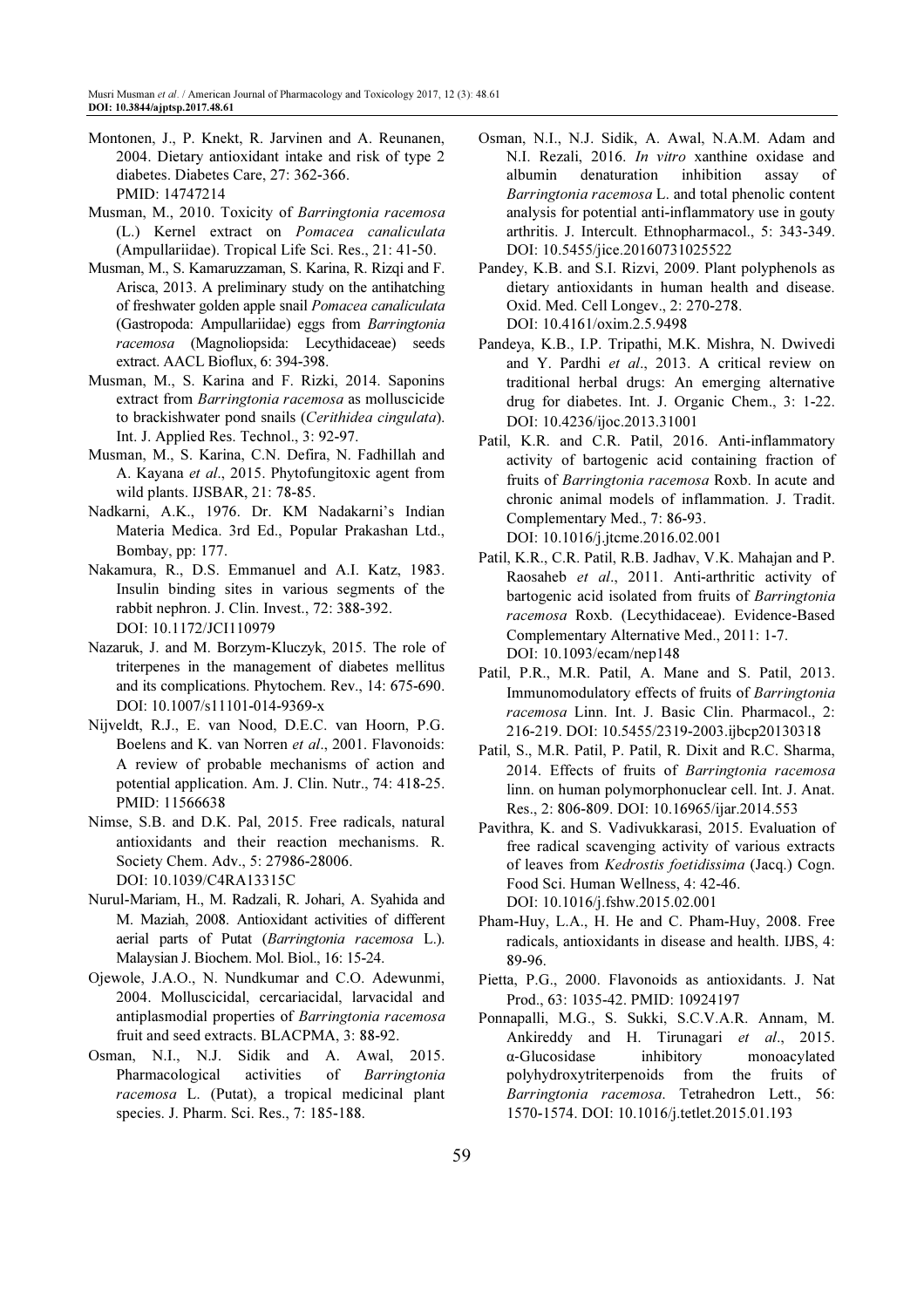- Raaman, N., 2006. Phytochemical Techniques. 1st Edn., New Indian Publishing Agency, New Delhi, ISBN-10: 8189422308, pp: 318.
- Rice-Evans, C.A., N.J. Miller and G. Paganga, 1996. Structure-antioxidant activity relationships of flavonoids and phenolic acids. Free Rad. Biol. Med., 20: 933-956. PMID: 8743980
- Rice-Evans, C., 2001. Flavonoid antioxidants. Curr. Med. Chem., 8: 797-807. PMID: 11375750
- Rice-Evans, C., N. Miller and G. Paganga, 1997. Antioxidant properties of phenolic compounds. Trends Plant Sci., 2: 152-159. DOI: 10.1016/S1360-1385(97)01018-2
- RIRDC, 2017. Listing of interesting plants of the world: Barringtonia racemosa. Australian New Crops Info 2016, Rural Industries Research and Development Corporation.
- Saha, S., K.K. Sarkar, M.L. Hossain, A. Hossin and A.K. Barman et al., 2013. Bioactivity studies on Barringtonia racemosa (lam.) Bark. Pharmacol. OnLine, 1: 93-100.
- Samanta, S.K., K. Bhattacharya, C. Mandal and B.C. Pal, 2010. Identification and quantification of the active component quercetin 3-O-rutinoside from Barringtonia racemosa targets mitochondrial apoptotic pathway in acute lymphoblastic leukemia. J. Asian Nat. Prod. Res., 12: 639-648. DOI: 10.1080/10286020.2010.489040
- Sangeetha, V.S., M. Babu and B. Lawrence, 2014. Phytochemical analysis of Annona reticulata L. leaf extracts. Int. Res. J. Pharm. Applied Sci., 4: 4-8.
- Santos-Buelga, C. and A.S. Feliciano, 2017. Flavonoids: From structure to health issues. Molecules, 22: 477-482. DOI: 10.3390/molecules22030477
- Sikha, P., P.G. Latha, S.R. Suja, G.I. Anuja and S. Shyamal et al., 2010. Anti-inflammatory and analgesic activity of Barringtonia racemosa Roxb. Fruits. Ind. J. Nat. Prod. Resour., 1: 356-361.
- Spitalnik, P.F., 2016. Histology laboratory manual 2016- 2017. College of Physicians and Surgeons, Columbia University, New York.
- Steel, R.G.D., J.H. Torrie and D.A. Dickey, 1997. Principles and Procedures of Statistics: A Biometrical Approach. 3rd Edn., McGraw-Hill, New York, ISBN-10: 0070610282, pp: 666.
- Su, D., R. Zhang, F. Hou, M. Zhang and J. Guo et al., 2014. Comparison of the free and bound phenolic profiles and cellular antioxidants of litchi pulp extracts from different solvents. BMC Complement Altern. Med., 14: 9-9. DOI: 10.1186/1472-6882-14-9
- Subramanian, S.S. and S. Nagarajan, 1969. Flavonoids of the seeds of Crotolaria retusa and C.striata. Curr. Sci., 38: 65-68.
- Suhita, N.L. P.R., I.W. Sudira and I.B.O. Winaya, 2013. Histopathological kidney of rat white the effect of the pegagan (Centella asiatica) extract against peroral. Buletin Veteriner Udayana, 5: 71-78.
- Sulaiman, S.F. and K.L. Ooi, 2014. Antioxidant and αglucosidase inhibitory activities of 40 tropical juices from Malaysia and identification of phenolics from the bioactive fruit juices of Barringtonia racemosa and Phyllanthus acidus. J. Agric. Food Chem., 62: 9576-9585. DOI: 10.1021/jf502912t
- Sun, H.Y., L.J. Long and J. Wu, 2006. Chemical constituents of mangrove plant Barringtonia racemosa. Zhong Yao Cai, 29: 671-672. PMID: 17059003
- Tachibana, Y., A. Kato, Y. Nishiyama, M. Ikemi and K. Ohoka et al., 1996. Mitogenic activity in African traditional herbal medicines (Part II). Phytomedicine, 2: 335-339. DOI: 10.1016/S0944-7113(96)80078-X
- Thomas, T.J., B. Panikkar, A. Subramanian, M.K. Nair and K.R. Panikkar, 2002. Antitumour property and toxicity of Barringtonia racemosa Roxb seed extract in mice. J. Ethnopharmacol., 82: 223-227. DOI: 10.1016/S0378-8741(02)00074-0
- Ullah, A., A. Khan and I. Khan, 2016. Diabetes mellitus and oxidative stress-A concise review. Saudi Pharmaceutical J., 24: 547-553. DOI: 10.1016/j.jsps.2015.03.013
- Vinayagam, R. and B. Xu, 2015. Antidiabetic properties of dietary flavonoids: A cellular mechanism review. Nutr. Metabolism, 12: 1-20. DOI: 10.1186/s12986-015-0057-7
- Wang, Y., S. Chen and O. Yu, 2011. Metabolic engineering of flavonoids in plants and microorganisms. Applied Microbiol. Biotechnol., 91: 949-956. DOI: 10.1007/s00253-011-3449-2
- Wang, Z., J. Wang and P. Chan, 2013. Treating type 2 diabetes mellitus with traditional chinese and indian medicinal herbs. Evidence-Based Complementary Alternative Med., 2013: 343594-343594. DOI: 10.1155/2013/343594
- Wedick, N.M., A. Pan, A. Cassidy, E.B. Rimm and L. Sampson et al., 2012. Dietary flavonoid intakes and risk of type 2 diabetes in US men and women. Am. J. Clin. Nutr., 95: 925-933.

DOI: 10.3945/ajcn.111.028894

- Wolff, S.P., 1993. Diabetes mellitus and free radicals. Free radicals, transition metals and oxidative stress in the aetiology of diabetes mellitus and complications. Br. Med. Bull., 49: 642-652. PMID: 8221029
- WHO, 2016. Global report on diabetes. World Health Organization, France.